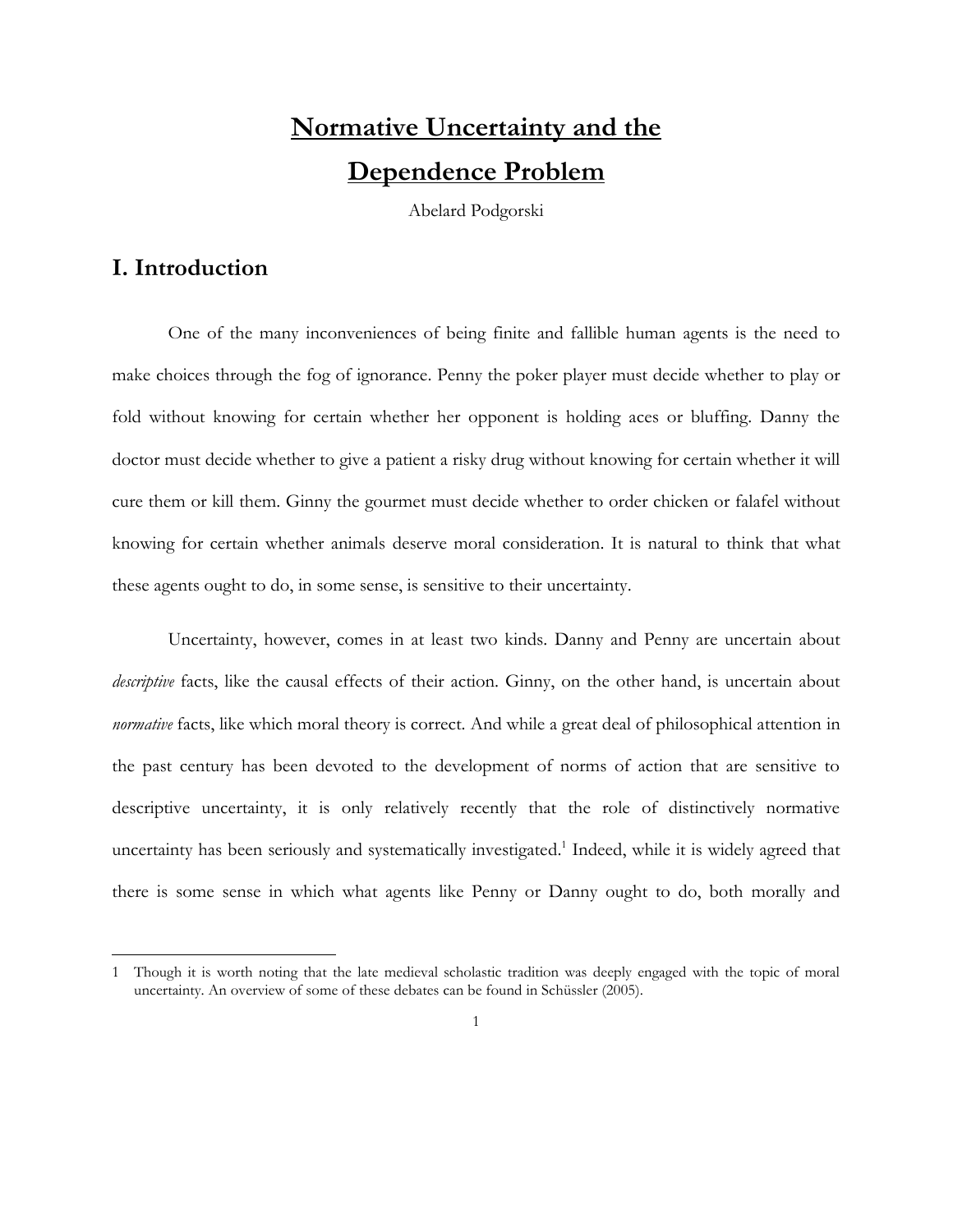prudentially, is sensitive to their uncertainty, it is controversial whether Ginny's uncertainty matters in any analogous way.

A number of theorists (Lockhart 2000, Ross 2006, Sepielli 2009, Macaskill 2014) have tried to provide accounts of decisionmaking under normative uncertainty. But there has been a backlash against this entire project from a contingent of philosophers who argue that *only* your descriptive uncertainty matters for what you ought to do (Weatherson 2014, Harman 2015, Hedden 2016).

In this paper, I draw attention to a puzzling kind of case which the controversy over normative uncertainty has neglected – where our uncertainty about descriptive facts *depends* on our uncertainty about normative facts. I will show that most existing views about decisionmaking, both those that take into account normative uncertainty and those that do not, give unacceptable recommendations in these cases. But the problem, I'll go on to argue, is much worse for views that don't take normative uncertainty into account at all. To avoid the counterexamples, views must be sensitive not only to both kinds of uncertainty, but also to the *relationship* between them. As I'll show, there is a relatively painless strategy for incorporating this kind of sensitivity into existing views that respect normative uncertainty, but no similarly easy solution in reach for those who claim that only descriptive uncertainty matters. Ultimately, then, the problem is ammunition against the recent skepticism of theorizing about normative uncertainty. Indeed, it raises doubts that there are *any* interesting norms that are sensitive to merely descriptive uncertainty. The backlash against theorizing about normative uncertainty, I will argue, is misguided.

Before we get into the main argument, however, it is important to set the stage and introduce some helpful terminology.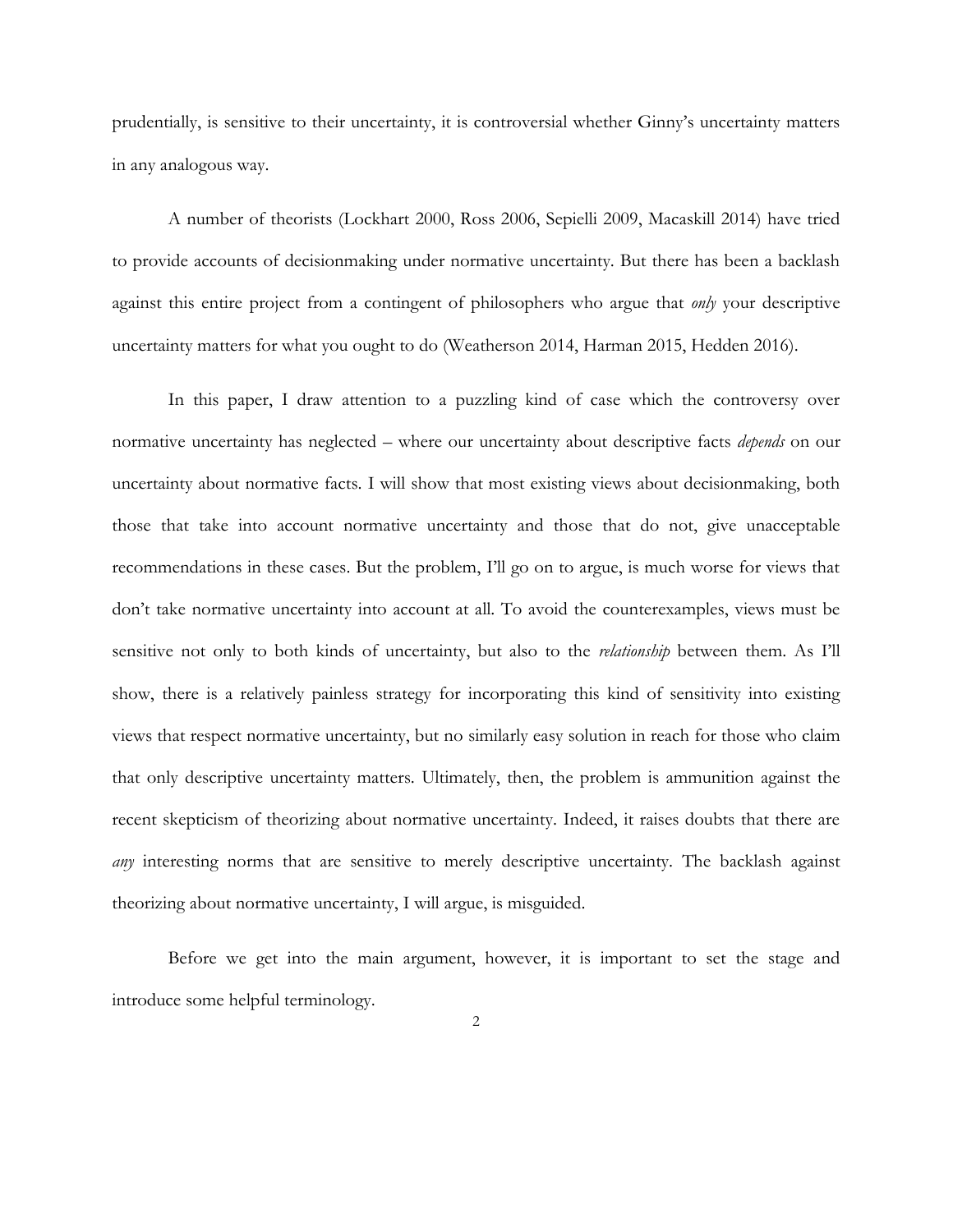#### **Objective and Subjective Norms**

Let us distinguish three kinds of norms governing actions, based on their relationship to an agent's uncertainty. Under the heading of "uncertainty", I will lump together both the agent's *actual*  uncertainty, and their *rational* (or evidentially-supported) uncertainty. This distinction will become significant later in the paper, but for the moment we may treat them jointly.<sup>2</sup>

A norm is *objective* if its prescriptions depend on the way the world is, and not on the agent's uncertainty (rational or otherwise) about the world. *Objectivist hedonist utilitarianism*, which says that an agent ought to perform whichever action maximizes the total amount of pleasure, is an example of an objective (moral) norm. Its prescriptions depend only on the actual distribution of pleasure resulting from potential actions, and not on an agent's beliefs or uncertainty about that distribution.

A norm is *descriptively subjective* or *D-subjective* if its prescriptions depend on an agent's uncertainty about descriptive facts but not on their uncertainty about normative facts (such as what is fundamentally of value or which moral theory is true). *Expectabilist hedonist utilitarianism,* which says that an agent ought to perform whichever action maximizes the *expected* pleasure generated by their action<sup>3</sup>, is an example of a D-subjective norm. Its prescriptions depend on the agent's uncertainty about descriptive facts about pleasure, but not on the agent's uncertainty about normative facts, including about whether pleasure is valuable.

<sup>2</sup> This means that we are treating jointly what Parfit (2011) distinguishes as the 'belief-relative' and 'evidence-relative' senses of "ought".

<sup>3</sup> The technical notion of expectation will be explained in more detail later.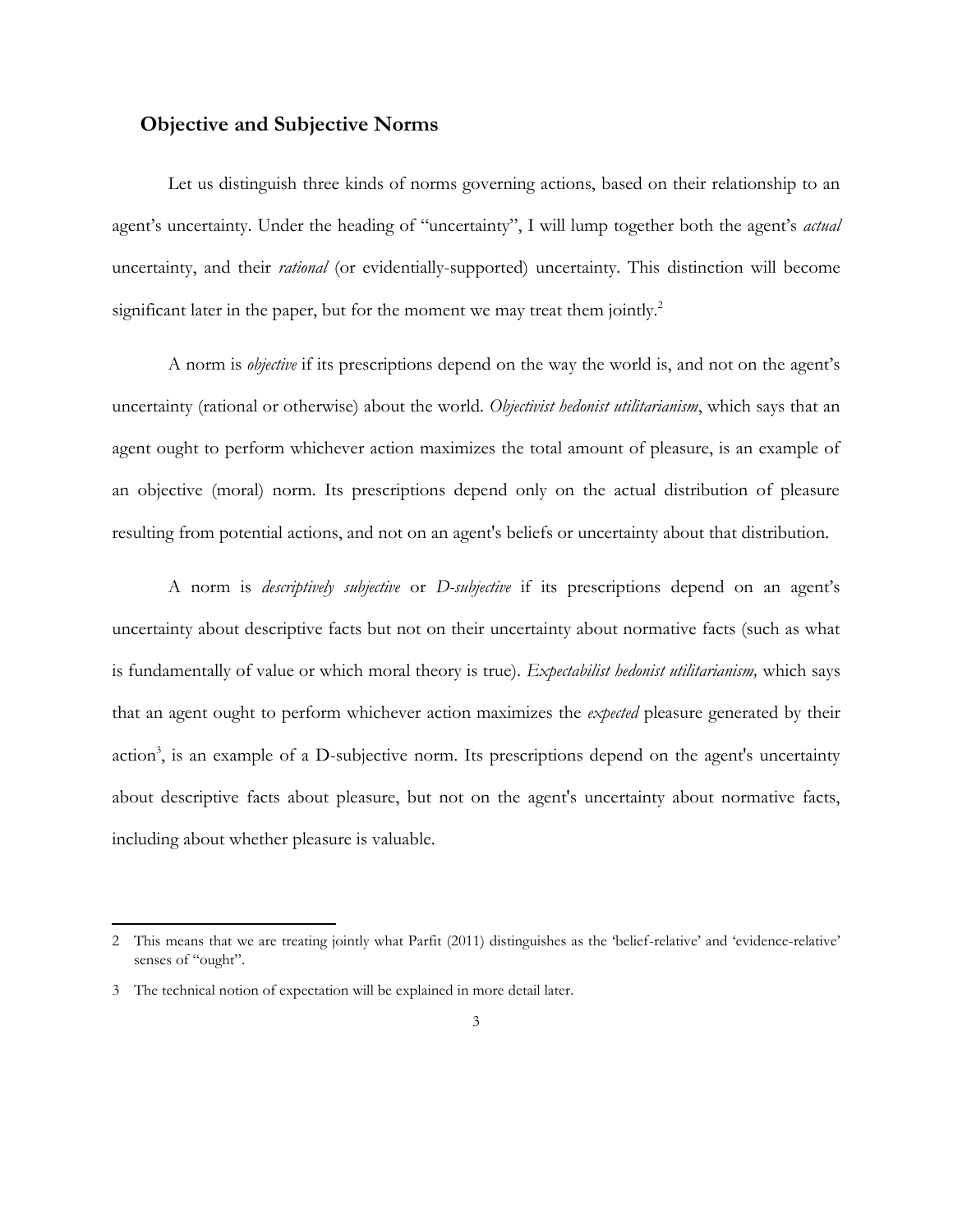A norm is *normatively subjective* or *N-subjective* if its prescriptions depend on an agent's uncertainty about distinctly normative facts.<sup>4</sup> "My Favourite Theory", which instructs an agent to perform whichever action is recommended by the moral theory in which they are the most confident, is an example of an N-subjective norm. An agent's descriptive uncertainty may matter, on this view, for what they ought to do (since it affects the recommendations of different moral theories), but so does their uncertainty about what the correct moral theory is.

Having made these distinctions, it remains open whether there is any interesting sense of "ought" which is best accounted for by norms of each type. That is the primary topic of this paper. More specifically, our concern is with the two types of subjective norms. It is widely accepted that there are subjective uses of "ought". The debate I want to enter is over whether these subjective oughts are best explained by merely *D-subjective* norms or whether, at least sometimes, we need to appeal to *N-subjective* norms.

#### **N-subjective Norms: For and Against**

 $\overline{\phantom{a}}$ 

Defenders of N-subjective norms typically argue that the same sorts of considerations that motivate taking descriptive uncertainty into account also motivate taking normative uncertainty into account. If true, this puts a D-subjectivist in a bind – without these, it would be no longer clear why

<sup>4</sup> Norms that are sensitive to both normative and descriptive uncertainty, then, count as normatively subjective. Nobody, as far as I know, has defended norms that are sensitive to normative but not descriptive uncertainty.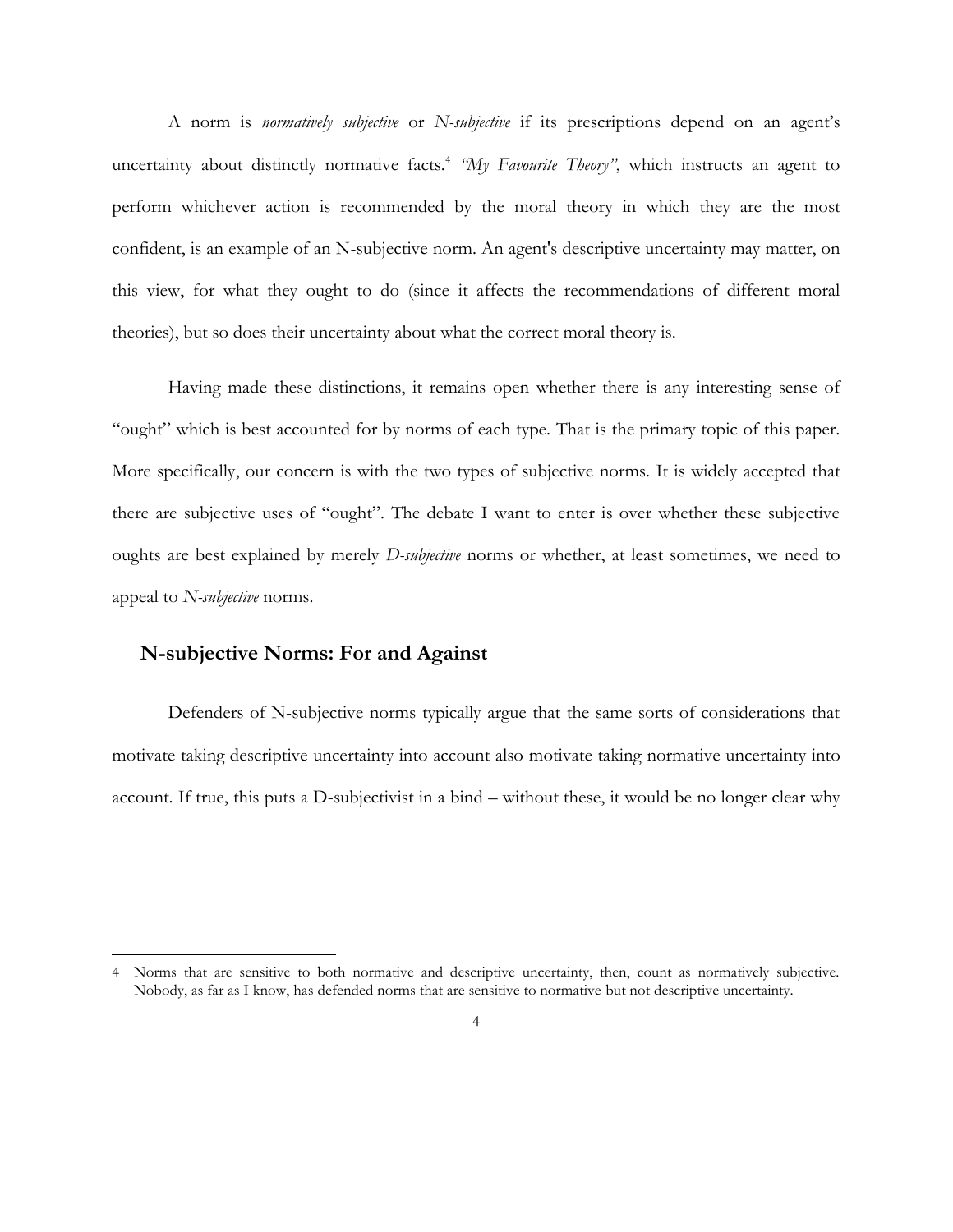we need subjective norms at all. Three such considerations feature regularly in defenses of Nsubjective norms.<sup>5</sup>

First, it is suggested, we need norms that are sensitive to uncertainty of both kinds in order to explain what is problematic about doing things that are intuitively objectionably *risky,* from the agent's point of view (MacAskill 2016, Moller 2011). If Penny calls her opponent, despite believing that he probably has a strong hand, or Danny gives his patient the drug, despite believing it quite likely that it will kill the patient, there is something problematic about their actions – Penny is being reckless with her money, and Danny with his patient's life. Similarly, N-subjectivists argue, if Ginny believes it to be quite likely that eating meat is deeply wrong, she too would be taking a kind of moral risk, from her perspective, by ordering the chicken. Just as we need a D-subjective norm to explain what is objectionable about Penny and Danny's actions, we need an N-subjective norm to explain what is objectionable about Ginny's action.

The second main reason adduced in favor of subjective norms concerns *action-guidance*. (Ross 2006, Sepielli 2012) One important role for norms to play, the thought goes, is that of guiding our behavior. We consider what we ought to do, and, having formed a judgment, act accordingly. Purely objective norms cannot adequately play this role. These objective norms will tell Penny that she should call if and only if her opponent is in fact bluffing, and will tell Danny to give his patient the drug if and only if it will in fact cure them. But this is no help at all to Penny or Danny, because they are not in a position to reach the correct objective "ought" judgment (besides taking a wild,

<sup>5</sup> For a characteristic example of a D-subjectivist who appeals to these sorts of motivations in favor of their own view, see Hedden (2012).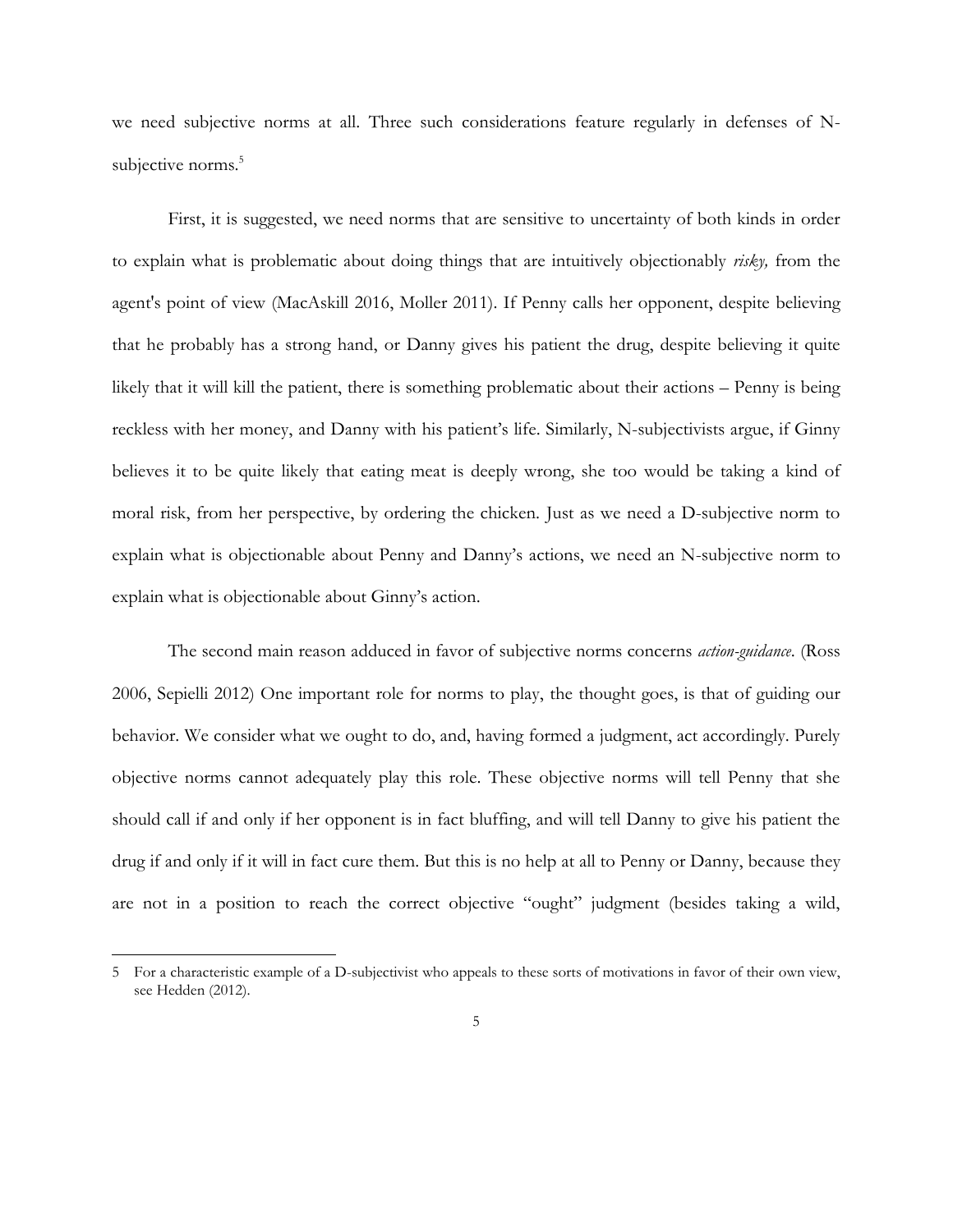irrational stab in the dark), and thus guide their behavior by the norm. D-subjective norms, since they require as input only Penny and Danny's beliefs or credences about the relevant facts, can guide their actions despite their uncertainty. Similarly, N-subjectivists suggest, Ginny is not in a position to guide herself by what she ought to do in a D-subjective sense, since she is not sure which moral theory is correct. So she must use a norm which takes into account her beliefs or credences about the moral status of animals. 6

Thirdly, it is argued that we need subjective norms to serve as the proper basis for *blame* and related normative criticism (Guerrero 2007). Whether an agent has violated an *objective* norm seems to have very little connection with whether it is appropriate to blame them. If Penny calls the bluff and wins the pot, and if Danny gives his patient the risky drug and cures them, they have done as they objectively ought but nevertheless may deserve blame. And it seems inappropriate to blame someone for failing to live up to an objective norm when they were ignorant of some of the relevant facts. If Danny thinks there's a good chance the drug will kill his patient, he cannot be blamed for failing to administer it. Danny's ignorance (or at least his rational ignorance) matters for his blameworthiness, and so if we want a norm with a close connection to our practices of praise and blame, it must take the agent's ignorance into account. Once again, the N-subjectivist suggests, the same goes for normative ignorance. It would be inappropriate to blame agents on the basis of purely D-subjective norms, when they are (rationally) ignorant of the relevant normative facts.

<sup>6</sup> This is one version of the action-guidance argument. There is significant disagreement in the literature over exactly how to properly characterize the action-guidance requirement (see e.g. Way and Whiting (2017)), and there are concerns about whether even subjective norms could satisfy such requirements, in light of arguments about the opacity of our own mental states (such as Timothy Williamson's (2000) case against luminosity).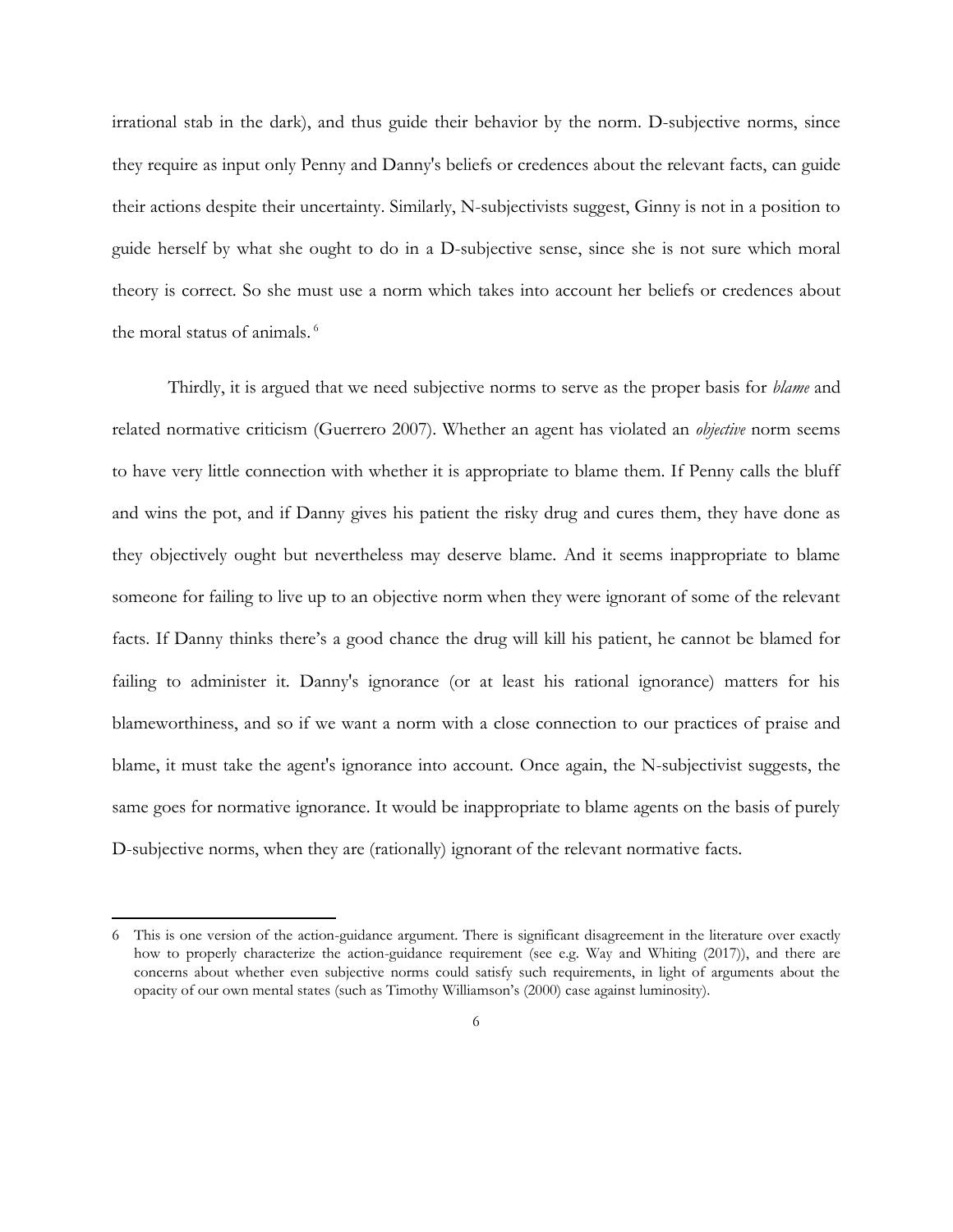For their part, opponents of N-subjective norms raise several challenges. Brian Weatherson (2014) argues that being guided by an N-subjective norm amounts to being motivated by rightness *de dicto*, and that this is a kind of moral *fetishism*. We ought to be motivated by our beliefs about happiness and suffering and the other things that *make* actions right and wrong, not by our beliefs about rightness and wrongness themselves.<sup>7</sup> Elizabeth Harman (2015) argues that there is an important asymmetry between normative and descriptive ignorance – descriptive ignorance exculpates from blame, but normative ignorance does not. If these criticisms are right, then Nsubjective norms are poor candidates for the roles of guidance and criticism that we saw were the motivations for subjective, rather than purely objective, norms in the first place.

In addition, there are serious technical obstacles to developing an N-subjective theory. Most attractive candidates for N-subjective norms require us to compare degrees of wrongness between moral theories, and it has proven difficult to give an account of how to do this in a consistent and non-arbitrary manner, especially when the theories involved differ structurally in substantial ways.<sup>8</sup> Finally, a potential regress lurks – an agent may, after all, be uncertain about the right N-subjective norms, requiring further norms that are sensitive to this higher level uncertainty, and about which the agent might again be uncertain. (Sepielli 2009)

I provide this background to give the reader a sense of the debate as it stands and to preclude some disappointed expectations – although I will be coming down on the side of the N-

<sup>7</sup> See Sepielli (2016) for a response on behalf of the N-subjectivist.

<sup>8</sup> The worry is pressed by Gracely (1996), Nissan-Rozen (2015), and Hedden (2016). MacAskill (2016) offers a solution that treats cases of moral uncertainty by analogy to voting problems.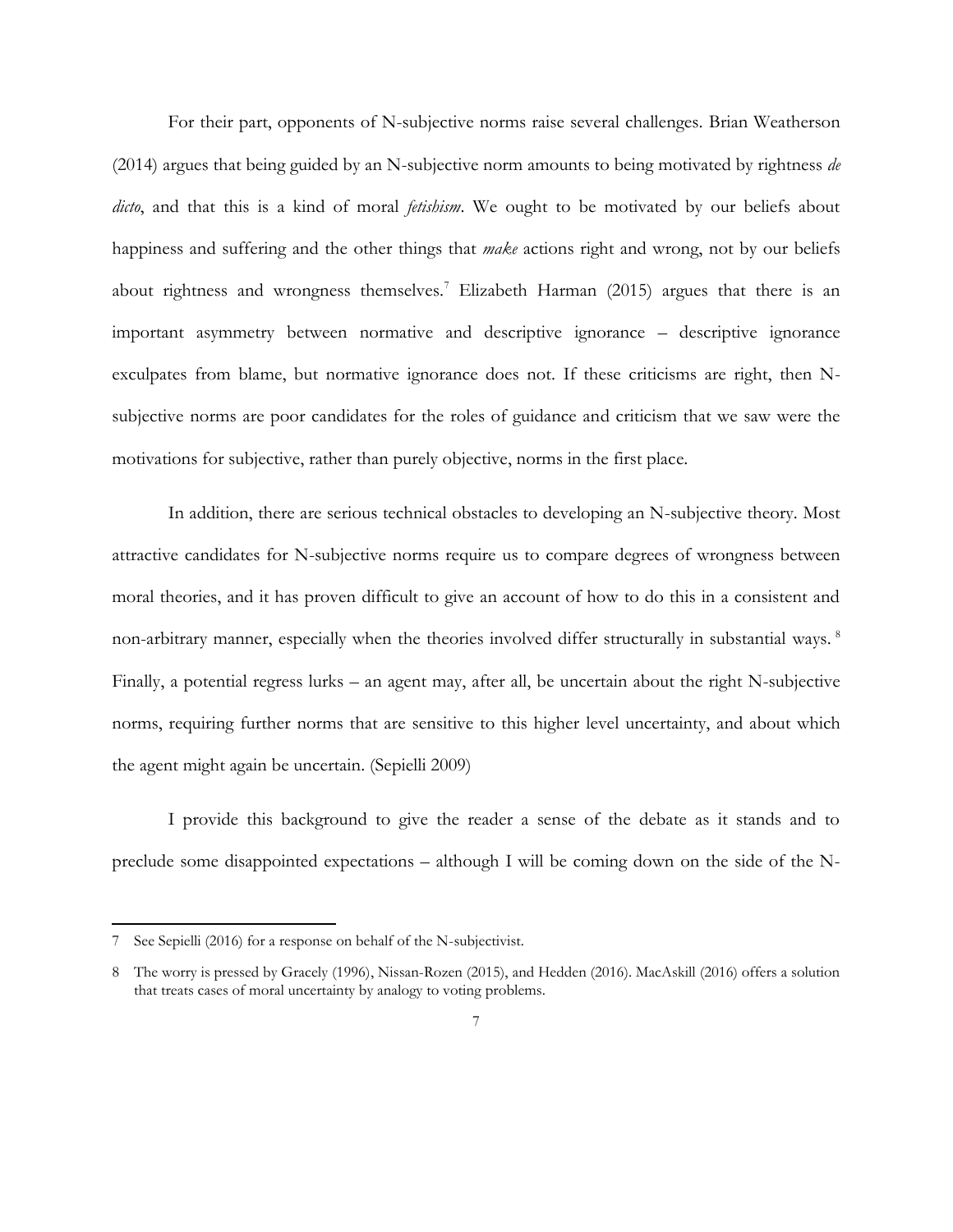subjectivist, it is not my aim in this paper to respond to the challenges above, which are forceful and would require more space than is available here to address (though some of them will make an appearance later in the paper). Rather, I will be developing a distinct argument in favor of Nsubjectivism.

# **II. The Dependence Problem**

#### **Normative-Descriptive Dependence**

My strategy will be to present a counterexample to most existing views of decisionmaking under uncertainty, both D-subjective and N-subjective, and then to throw out a lifebuoy that only the N-subjectivist can plausibly grab. The distinctive feature of this kind of counterexample, and I believe the reason it has not been given attention in the literature, is that it involves a dependence relationship between an agent's credence in a normative theory and their credence in descriptive facts. Before I present the case, it will be helpful to discuss this phenomenon more generally to allay some potential skepticism.

For most normative theories and most descriptive facts, our credences in them are independent of each other. Learning that utilitarianism is true would not change my credence that some policy would raise GDP, and learning that some policy would raise GDP, while it might raise my confidence in the rightness of the policy, would not change my credence in utilitarianism, or any other moral theory. With respect to these descriptive facts, our normative uncertainty is in this sense quarantined. The existing discussion of normative uncertainty implicitly proceeds as though all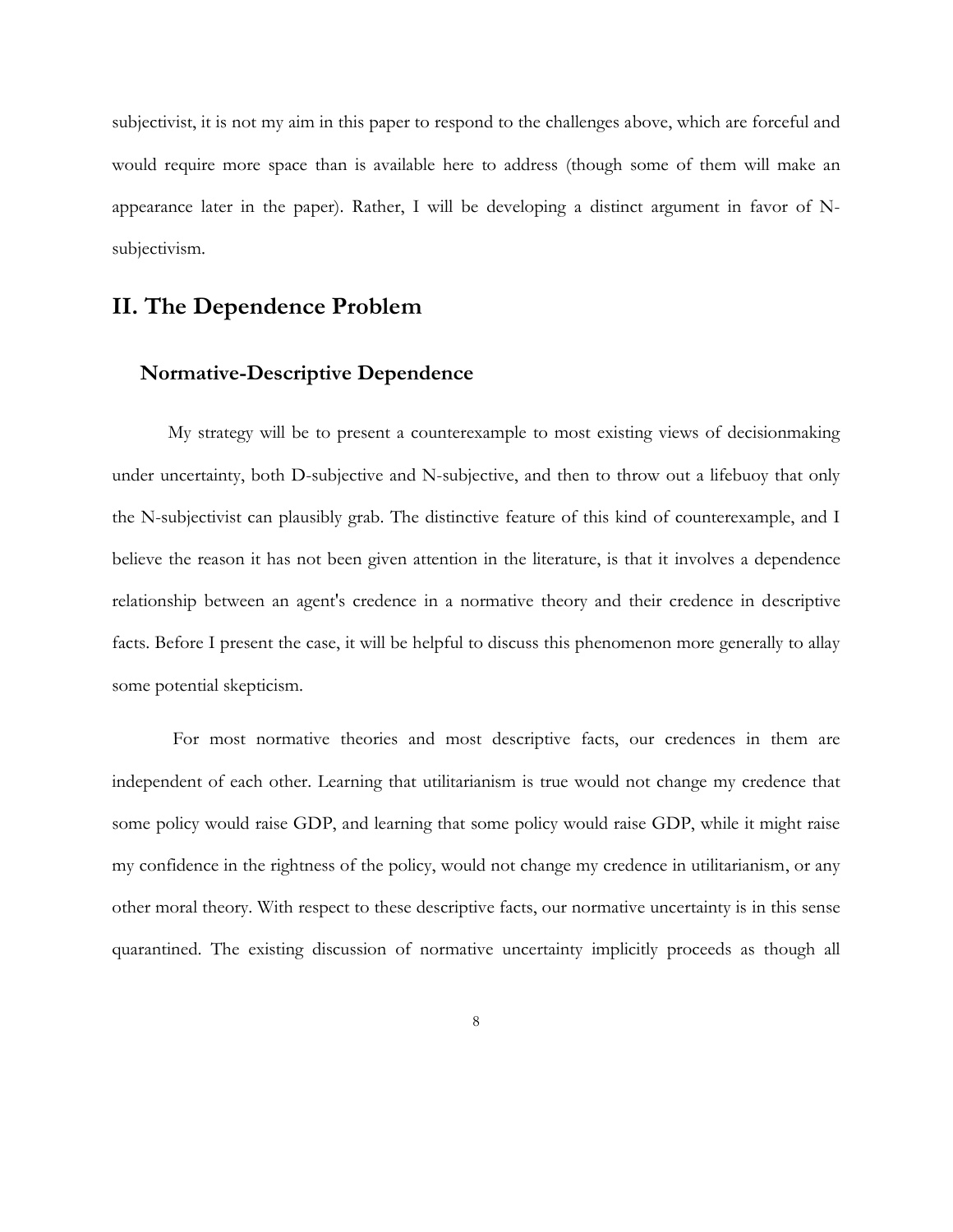uncertainty in normative theory is quarantined from all relevant descriptive facts, at least for rational agents.

I think it is not too hard to see why that might initially seem like a plausible assumption. On one picture of descriptive and normative epistemology, our ways of discovering and evaluating these different types of claims are fundamentally distinct. For descriptive claims, we have observation, science, and the experimental method. For normative theories, we have some process of bringing our moral intuitions into reflective equilibrium, or pure rational insight. And, one might think, never the twain shall meet. This is one interpretation of the infamous "is-ought gap".

But I think the quarantine picture quickly falls apart on inspection. First, there are all sorts of empirical facts about human beings and their intuitions that plausibly matter to our assessment of moral theories (see, for example Appiah 2008). In cases of moral testimony, our moral beliefs are sensitive to our descriptive beliefs about what others say or think.<sup>9</sup> But most relevantly for our purposes, our best understanding of some natural entities is as beings responsive to reasons and other normative facts, and so our expectations about their behavior will be sensitive to our beliefs about those normative facts.

Perhaps the most straightforward examples of this kind of normative-descriptive epistemic dependence involve religious beliefs. Suppose I am convinced that an omnibenevolent, omniscient, and omnipotent being exists and designed the world. Since the being is omnibenevolent, it has designed the world to be the best of all possible worlds, and since the being is omniscient, it knows

<sup>9</sup> Though the appropriateness of forming beliefs by moral testimony is controversial. See e.g. Driver (2006), Hopkins (2007), McGrath (2009), Enoch (2014).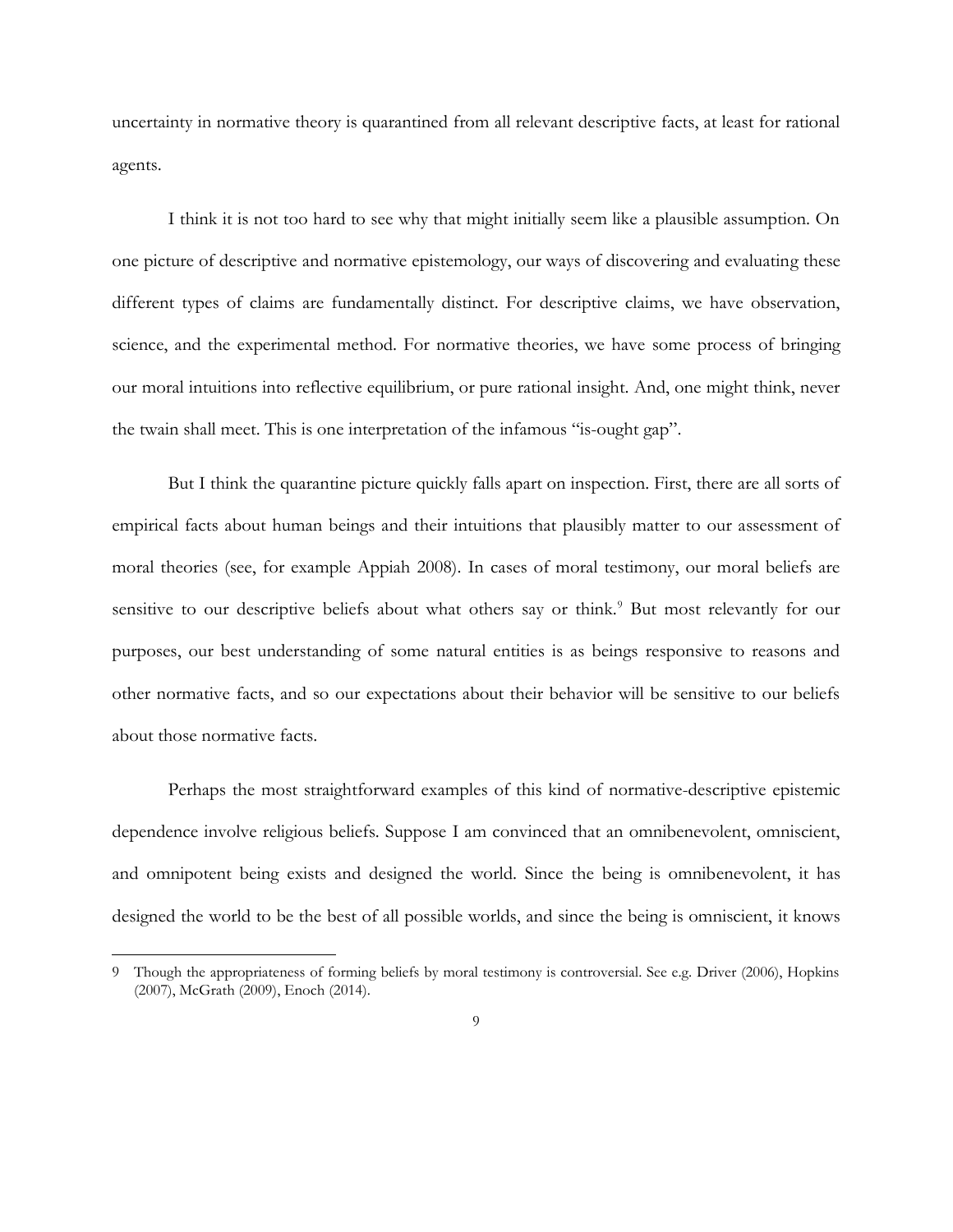the correct theory of value. I, however, am uncertain about the correct theory of value. I am not sure, for instance, whether the world would be intrinsically better if it contained a wide variety of intelligent species. If I were to be convinced of a theory of value that entailed that a variety of intelligent species would make the world better, this would raise my confidence in the descriptive claim that there is intelligent life elsewhere in the universe. Or perhaps I am convinced that the divine being rewards good people and punishes evil people in the afterlife, but am unsure about which moral theory is correct, and therefore unsure whether someone who tells lies in order to spare others suffering is good or evil. My descriptive uncertainty about whether that person will spend the afterlife dancing with the angels or as the main course in some infernal barbecue depends on my normative uncertainty about which moral theory is true.

Although the religious examples are particularly stark, there are more ordinary cases with a similar flavor. Suppose I know my friend Ulrikke is a wiser and better person than I. I also know she spends her Saturdays volunteering for what she judges to be the worthiest cause. I am uncertain between different moral theories and therefore about what the worthiest cause is, and do not know what she believes about the issue, but I think that Ulrikke is likely (though unlike our divine being, not perfectly certain) to get such things right. My credence about where Ulrikke will be on Saturday will, in such a case, depend on my credence in different normative theories; if I learn that a moral theory is true on which the most worthy cause is relieving the suffering of the poor, I might expect to find her at the homeless shelter, while if I learn that a moral theory is true on which the most worthy cause is assisting the proletariat's revolution against the owners of the means of production, I might expect to find her plotting underground with the local communists. Of course, there are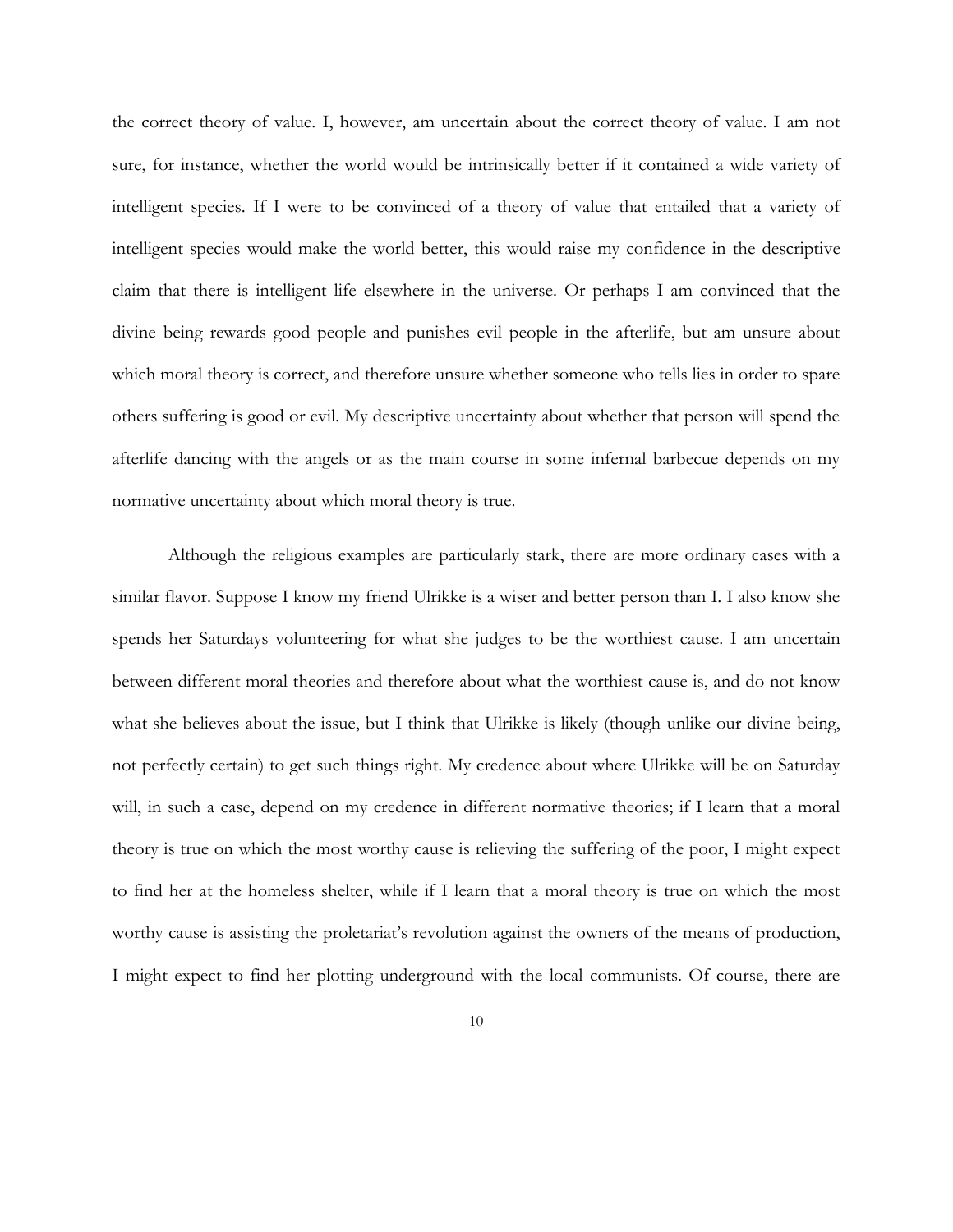descriptive facts about Ulrikke, which, if I knew them, would make my normative beliefs irrelevant to my predictions of her behavior – facts about what she believes, for example. But in my present position, my best predictions of her behavior will go through my normative beliefs.

I aim to suggest with these examples that there is nothing particularly alien, obviously irrational, or otherwise degenerate about cases of normative-descriptive dependence as such. Although the examples I will use next are a little more outlandish, they should not be rejected merely because they contain such dependence.

#### **The Birthday Girl**

To see the problem raised by dependence, it will be helpful to consider and contrast two cases:

#### **Angel's Present**

Heloise wakes up on the morning of her birthday to a knock on the door. On her doorstep stands an angel, bearing a gift for her. If she opens its gift, the angel informs her warmly, something very good will happen. Heloise knows, we will postulate, that the angel has a perfect understanding of what is good and what is bad, and that it is honest in describing its gift. She takes the box and places it on her coffee table, and considers whether to open it.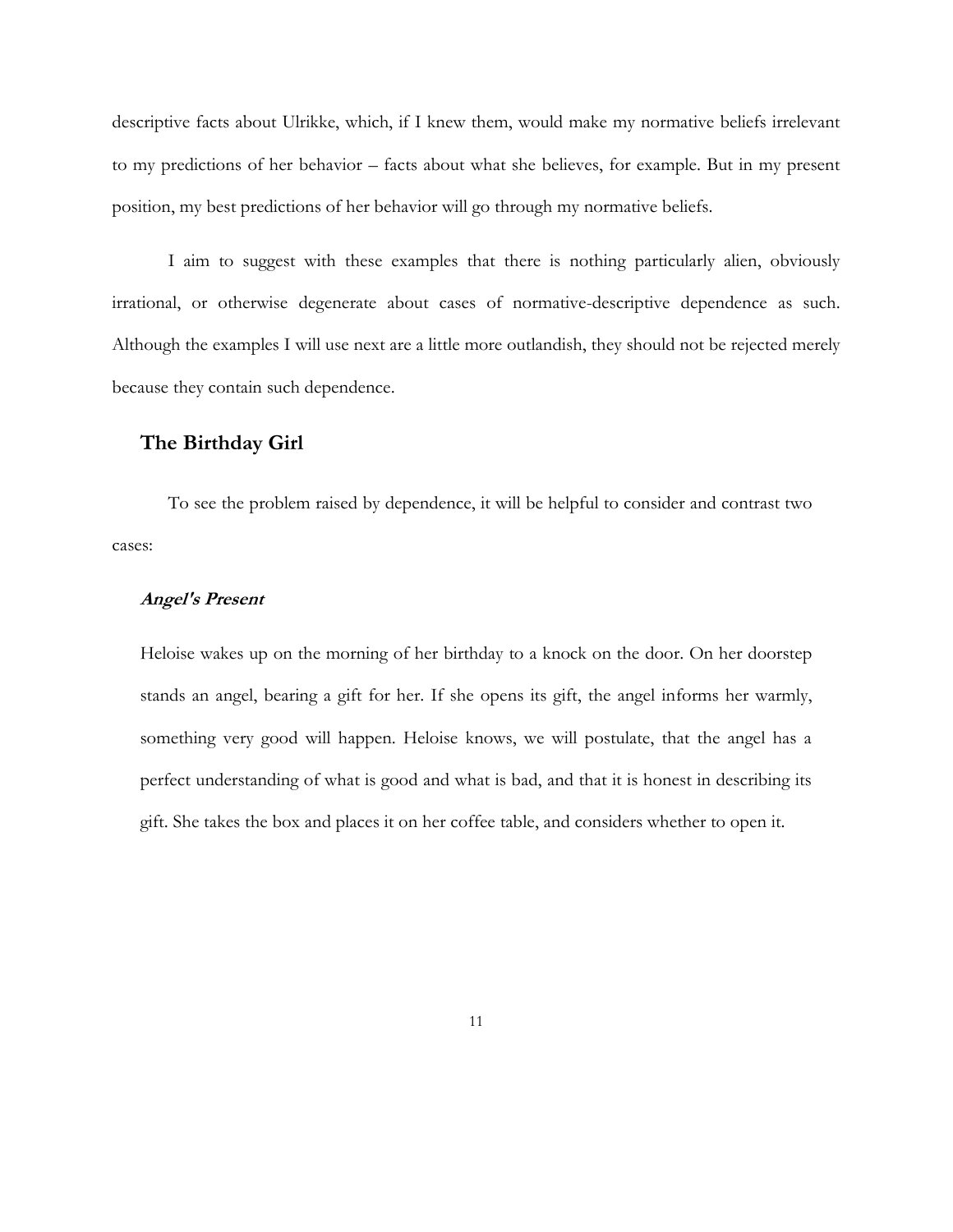#### **Devil's Present**

Heloise wakes up on the morning of her birthday to a knock on the door. On her doorstep stands a devil, bearing a gift for her. If she opens its gift, the devil tells her, cackling through a toothy grin, something very bad will happen. Heloise knows, we will postulate, that the devil has a perfect understanding of what is good and what is bad, and that it is honest in describing its gift. She takes the box and places it on her coffee table, and considers whether to open it.

There is a twist, but I will pause here for us to get a sense for how straightforward Heloise's decision should be in each case, before we clutter things up with some additional (and, I will suggest, irrelevant) detail. I don't expect Heloise's decisions strike the reader with the flavor of a moral dilemma. The *easy answer* is that Heloise ought, in every interesting sense of the term, open the angel's present, and leave the devil's present closed. I'll say more in favor of this judgment in a moment, but it is worth appreciating its raw intuitive force. Now let us add the following to the description of both cases:

Heloise holds the box to her ear and shakes it a little, to try and guess what is inside. She hears an unmistakable squeal – a sound that is made by only two rare creatures – the azzip and the buzzip. Opening the box will, she knows, release one of these two creatures. Now Heloise, it turns out, is an ethics professor, and has narrowed the correct theory of value down to two candidates, Theory A and Theory B, with her credence split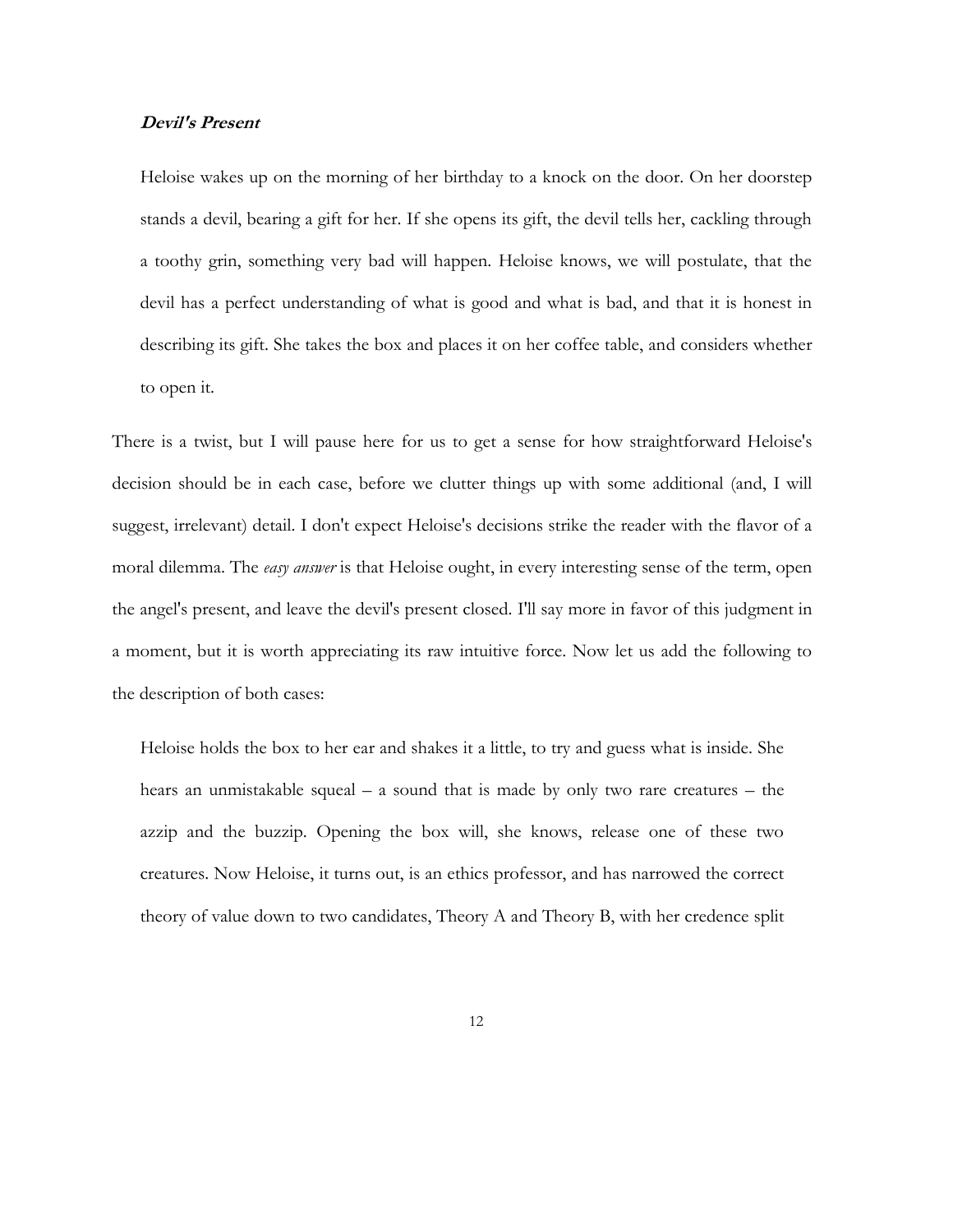evenly between them. According to Theory A, an azzip being released would be good,<sup>10</sup> but a buzzip being released would be very bad. According to Theory B, a buzzip being released would be good, but an azzip being released would be very bad. And let us suppose that in fact, Theory A is true.<sup>11</sup>

We can capture Heloise's normative uncertainty (in both cases) in the diagram below, with the numbers representing the relative value and disvalue of the azzip and buzzip being released according to each theory.

**Normative Uncertainty**

 $\overline{a}$ 

| <b>Theory A</b> | Theory B  |
|-----------------|-----------|
| $Azzip: +1$     | Azzip: -2 |
| Buzzip:-2       | Buzzip:+1 |
|                 |           |

In both cases, Heloise's descriptive uncertainty depends on her normative uncertainty. Heloise is certain that the box contains an azzip or a buzzip, but she is uncertain which. And her uncertainty depends on her uncertainty about which theory of value is true. We can represent her descriptive uncertainty (in both cases) as follows:

<sup>10</sup> We can run these cases in terms of moral value or prudential value, interpreting the relevant "ought" claims in the corresponding way – what follows should apply equally well to both sorts of normativity.

<sup>11</sup> The reader may be worried that I am treating the values at stake as consequentialist. I do this for a few reasons – first, it allows us to set aside independent (though significant) difficulties that arise when discussing normative uncertainty between theories with very different structures. And second, the dominant approaches both to descriptive and to normative uncertainty are the easiest to apply uncontroversially in a consequentialist framework, and this allows the structural problem I want to describe to present itself most clearly. I do not think that the consequentialist assumption is essential, however – similar cases can be described with a deontological flavor. It would, in any case, be shocking in its own right to find that a reasonable approach to normative uncertainty was inconsistent with the truth of any consequentialist theory.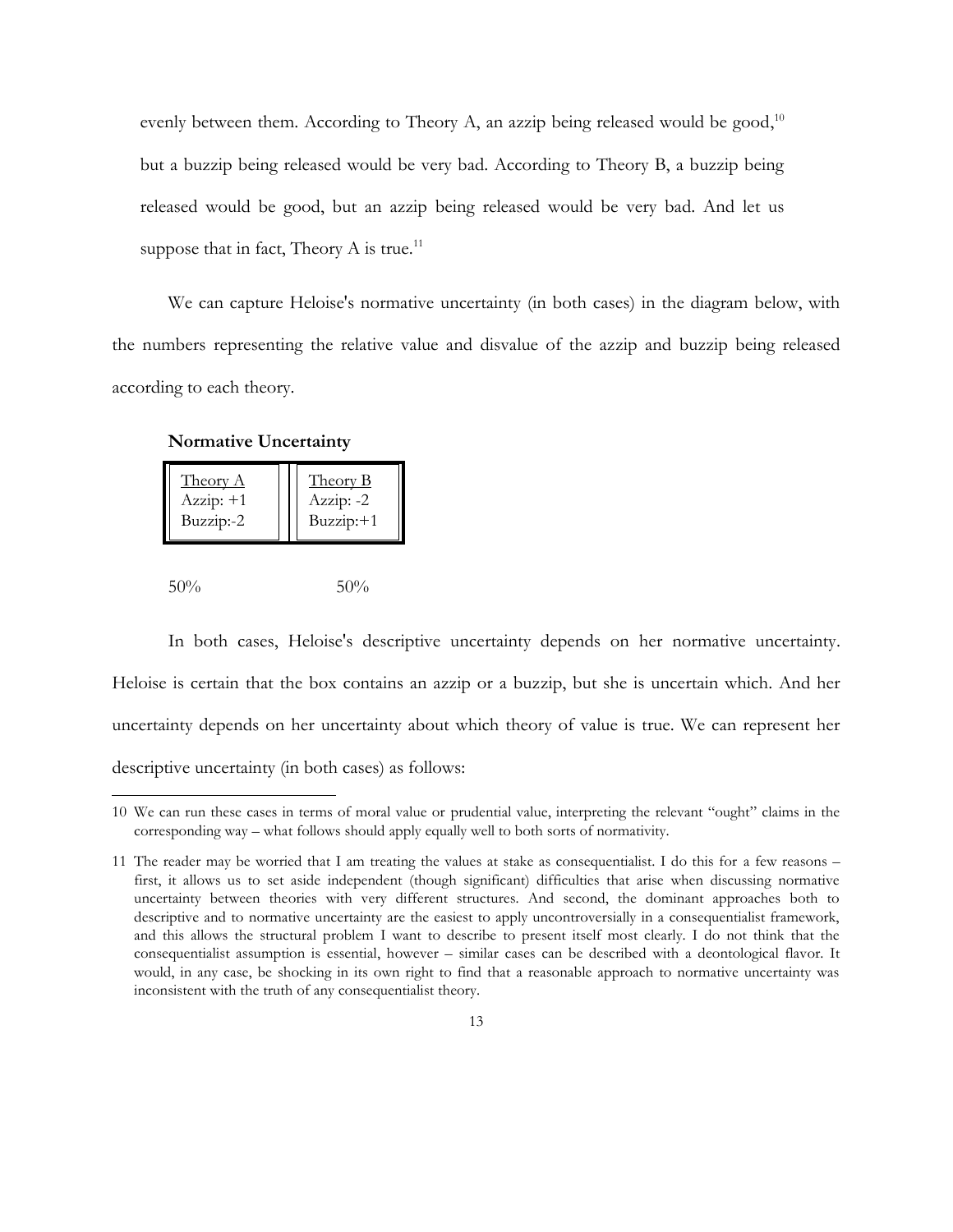#### **Descriptive Uncertainty**

|  | Box<br>Contains<br>Azzip | Box<br>Contains<br>Buzzip |
|--|--------------------------|---------------------------|
|--|--------------------------|---------------------------|

50% 50%

"Theory A" and "Theory B" function in this example as placeholders. If we want to make the case more concrete, we could postulate that Theory A is hedonistic utilitarianism and Theory B is desire-satisfaction utilitarianism. If so, the effect of releasing the azzip is one net unit of pleasure and two net units of desire frustration, and the effect of releasing the buzzip is one net unit of desire satisfaction and two net units of suffering.

#### **In Defense of the Easy Answer**

Clearly, what Heloise *objectively* ought to do, in light of all the facts, is open the angel's present, in the first case, and leave the devil's present alone, in the second. The angel's present has an azzip in it, and in fact, it will be good if an azzip is released. The devil's present has a buzzip in it, and in fact, it will be bad if a buzzip will be released.

But I think it is almost as obvious that what Heloise *subjectively* ought to do is open the angel's present and leave the devil's present alone. There are weak and strong versions of this claim.

*The Easy Answer (Weak):* There is *some* interesting subjective sense in which Heloise ought to open the angel's present and not to open the devil's present.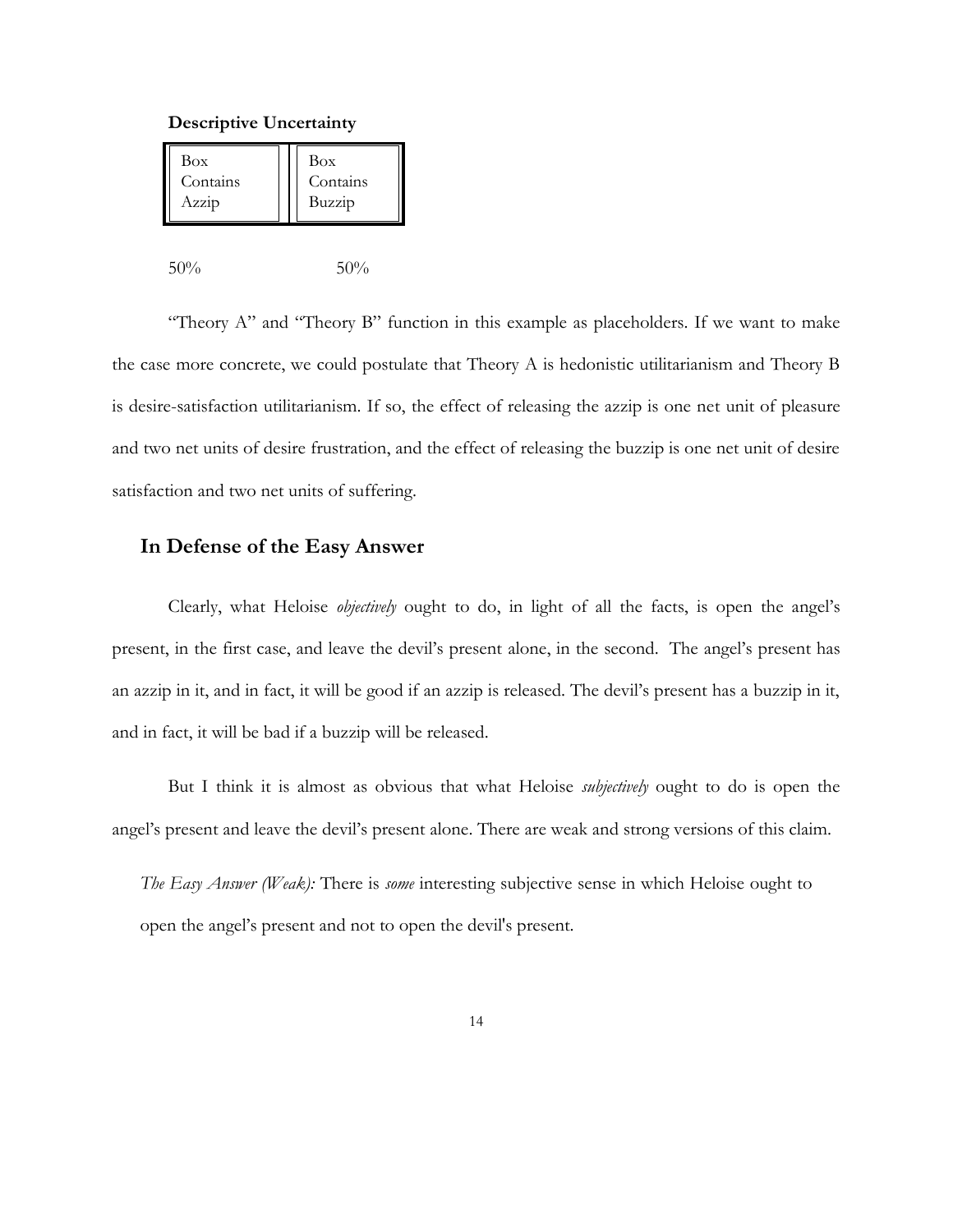*The Easy Answer (Strong)*: In *every* interesting subjective sense, Heloise ought to open the angel's present and not to open the devil's' present.

I think both the weak and the strong claims are true. For the primary aim of this paper, defending N-subjectivism, only the weaker claim is required, so that will be my focus. However, I believe the things to be said in its favor make the stronger claim difficult to deny as well.

Recall the motivations for subjective normativity – capturing intuitively objectionable riskiness, providing a ground for blame, and guiding an agent's actions from the inside. Opening the angel's present is the antithesis of an intuitively risky choice – it's a win-win, no matter which theory is true, and the devil's present is a lose-lose. We would blame Heloise if she opened the devil's present, or failed to open the angel's. And the judgment that she ought to open the angel's present, but not the devil's, is the one we expect her to form and to guide her action – no information necessary for her to be guided in this way is missing to her.

And even aside from these intuitive considerations, I think there are other reasons to think that the easy answer must be correct.

First, it follows from a very minimal and plausible constraint concerning the relationship between objective and subjective norms:

 $KO\rightarrow S$ : If an agent knows for certain that she objectively ought to  $\varphi$  (for some nondisjunctive action  $\varphi$ <sup>12</sup>, then she subjectively ought to  $\varphi$ .

<sup>12</sup> Disjunctive actions raise complications that make this qualifier necessary. On some views, it follows from the fact that one objectively ought to φ that one objectively ought to (φ or ψ) for any ψ. But an agent who knows the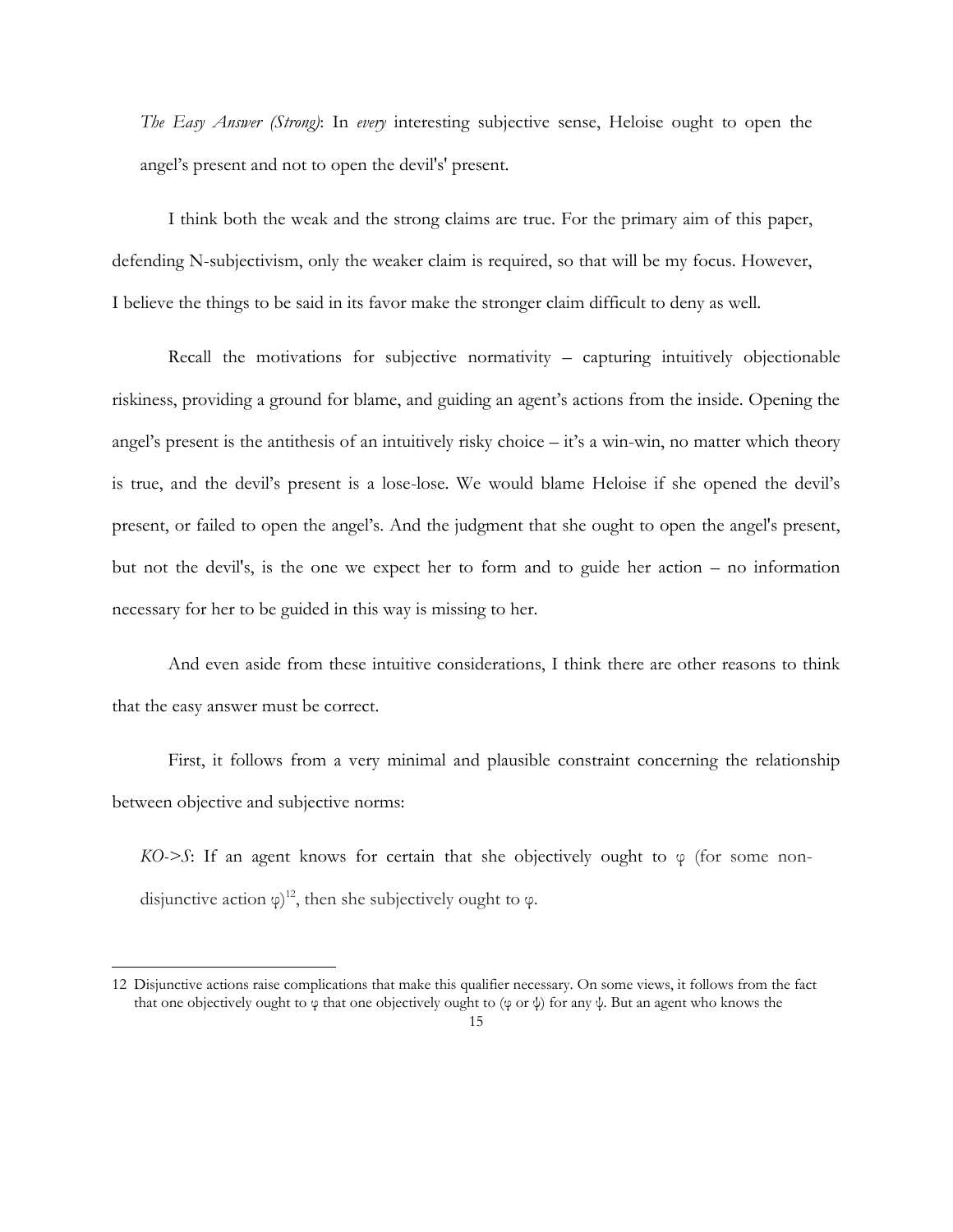Recall, the reason to think we needed subjective norms above and beyond objective norms was that we were not always in a position to know what we objectively ought to do. When we *are* in a position to know our objective duties, of course we subjectively should follow them. Heloise knows that if Theory A is true, she objectively ought to open the angel's present and not the devil's. She knows if Theory B is true, she objectively ought to open the angel's present and not the devil's. And she knows that either Theory A or Theory B is true.

And there are several very closely related attractive principles that have the same implication.

*Idealization*: If an agent knows that were she fully informed and reasonable and otherwise in her present position, it would be the case that she subjectively ought to  $\varphi$ , then she subjectively ought to  $\varphi$ .

*Deference*: If an agent knows that a fully informed and reasonable version of herself would advise her to  $\varphi$ , then she subjectively ought to  $\varphi$ .

*Regret:* If an agent knows that she would regret not doing φ if she were fully informed and reasonable, then she subjectively ought to φ.

I will not go through each of them individually, but it should be fairly clear in each case that Heloise meets the antecedent conditions with respect to opening the angel's gift, and leaving the devil's gift unopened. Depending on the correct views about the relationship between regret, advice, and the various senses of "ought", some of these principles might follow more or less trivially from

disjunctive ought without knowing whether it is true because they objectively ought to φ or because they objectively ought to ψ might still be subjectively obligated to do some third thing. The well-known Miners Puzzle (Parfit unpublished) is an example of such a case.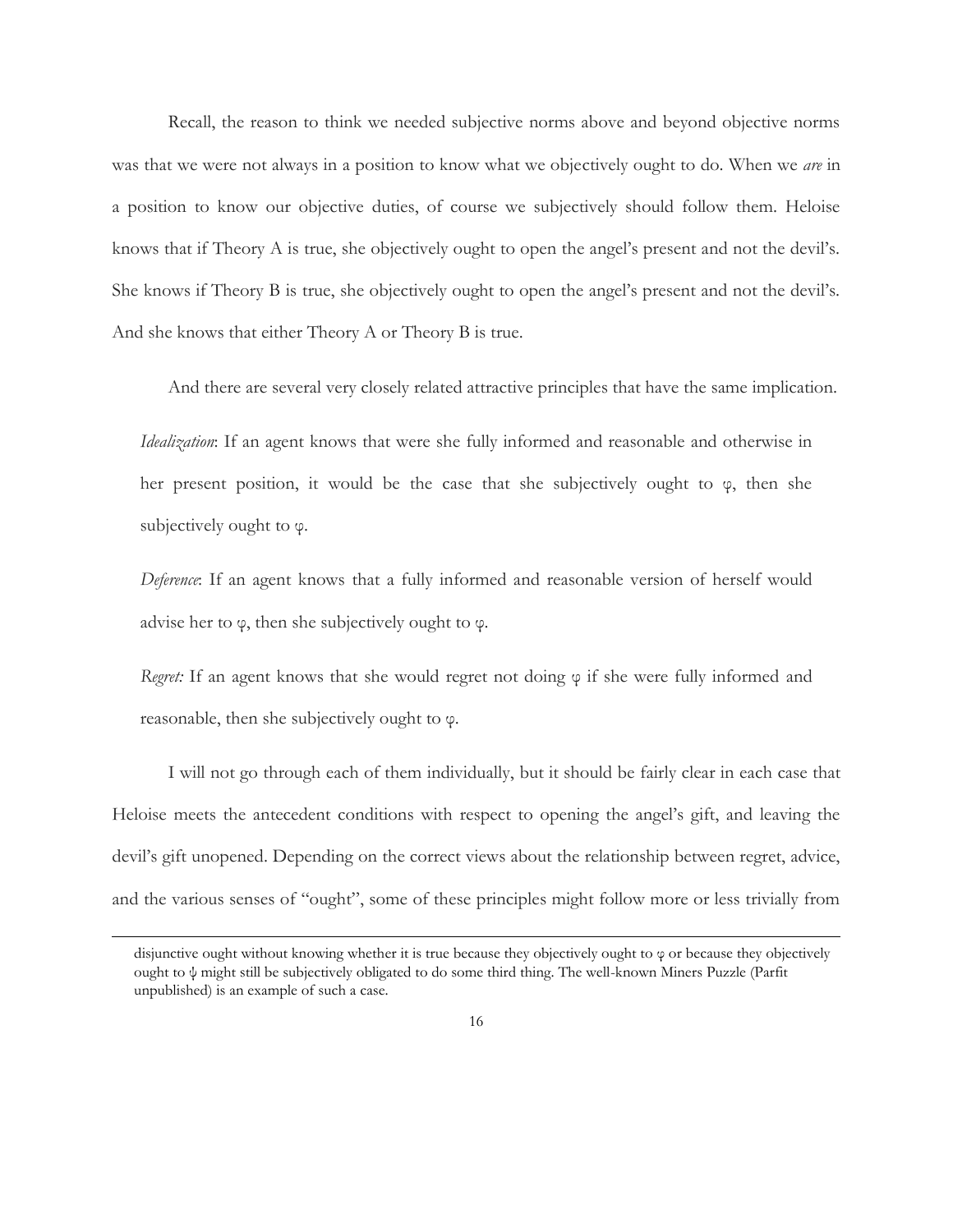others. I do not want to commit to all of them being correct in as simple a form as I've given above – some of them may have degenerate exceptions common among subjunctive formulations of normative principles.<sup>13</sup> But they seem plausible at least as presumptive rules of thumb, and the fact that all of them point in the same direction is significant.

### **The Failure of D-subjectivism**

 $\overline{\phantom{a}}$ 

If it seems like I am belaboring an obvious point, it is only because surprisingly many views fail to capture the easy answer.

What should Heloise do, according to the D-subjectivist? There are an infinite number of possible D-subjective theories, but for illustration, let us begin by considering the most welldeveloped and widely accepted framework of the D-subjective type – expected value maximization. On this picture, each possible descriptive outcome of one's action has a certain objective value, determined by the correct normative theory. What an agent subjectively ought to do is perform the action that has the highest *expected* value, which is given by the following:<sup>14</sup>

<sup>13</sup> For example, a fully informed version of myself might never need to collect more information, given their omniscience, but we should not infer from this that I ought not do so. This threatens *Idealization* as stated.

<sup>14</sup> It is worth noting that though the expected utility framework fits very naturally with purely consequentialist and agent-neutral theories of value, in principle the value of an outcome can depend on agent-relative or act-relative features of the situation as well.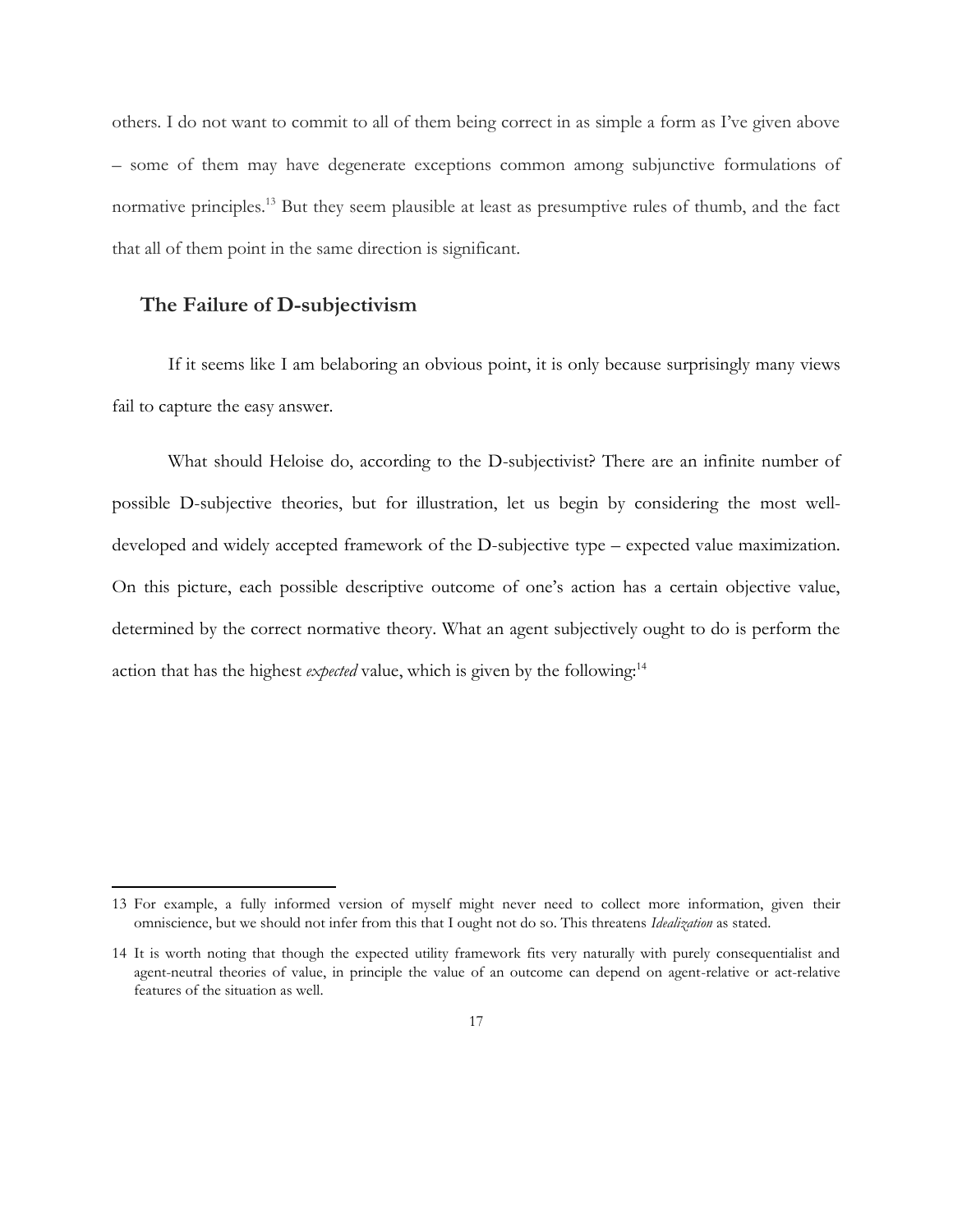*Maximize Expected Value (MEV):* One ought to do an action that maximizes EV, where  $EV(\varphi) = \sum_i P(O_i|\varphi)V(O_i)$ ,  $P(O_i|\varphi)$  is the agent's credence in  $O_i$  conditional on  $\varphi$ , and  $V(O_i)$ is the objective value of that outcome, according to the true theory.<sup>15</sup>

This is a D-subjective picture, because its recommendation depends on the agent's descriptive credences about the likely outcomes of her action, but on the *true* theory (Theory A) about what is valuable, regardless of what she thinks is valuable. In the concrete version of the case where Theory A is hedonistic utilitarianism,  $MEV$  tells Heloise to maximize expected pleasure. Heloise's expected value for opening the angel's box is 0.5 (her credence that the box contains an azzip) x 1 (the objective value of the outcome if the box contains an azzip)  $+ 0.5$  (her credence that the box contains a buzzip) x -2 (the objective value of the outcome if the box contains a buzzip), or -0.5. Her expected value for leaving the box unopened is 0. Therefore, Heloise ought to leave the angel's gift unopened. Since her descriptive credences about what is in the boxes are exactly the same in the case of the devil's gift, she likewise ought to leave that gift unopened.

This is bad – the easy answer was that she should open the angel's gift. The view gets the intuitively correct answer for the *devil's* gift, but this only highlights the depth of the problem. No matter what values the true theory assigns to the azzip and the buzzip, the D-subjective expected value of opening the devil's gift is always going to be the *same* as the D-subjective expected value of opening the angel's gift, since Heloise's descriptive credences about the outcomes of opening the box are identical in both cases, and that is the only variable that makes a difference. Moreover, this is

<sup>15</sup> This is the formula for what is called *evidential* expected value. The differences between causal and evidential expected value theories will not concern us here.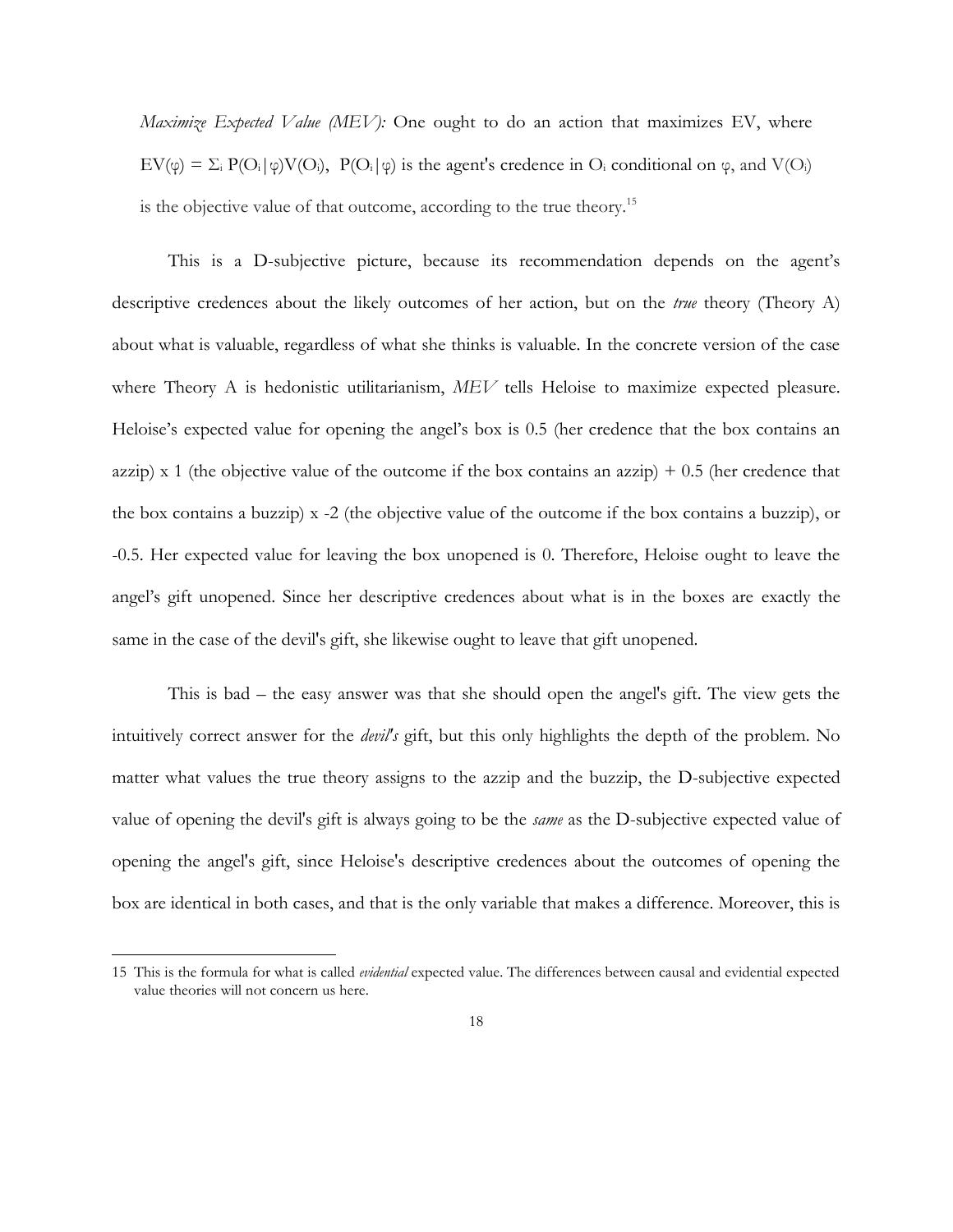not limited to the expected value theory – it is endemic to D-subjectivism. *Any* D-subjectivist view makes what Heloise ought to do in different cases depend only on differences in her descriptive credences about the outcomes of each action, and as a result, any D-subjectivist view can get the right result for the angel's gift only by getting the wrong result for the devil's gift, and vice versa. No amount of tinkering with risk aversion or other alternatives to the expectational framework will help. Because this problem is a consequence of the dependence of Heloise's descriptive beliefs on her normative beliefs, we can call this the dependence problem.

#### **The Failure of N-subjectivism?**

 $\overline{\phantom{a}}$ 

Before we consider some possible responses on behalf of the D-subjectivist, we should make sure that the dependence problem does not equally haunt the N-subjectivist. And it turns out that we should not break out the champagne and declare victory too early, for most N-subjective norms in the literature *also* fail to accommodate the easy answer. Take the N-subjective norm Hedden (2016) calls *Maximize Inter-Theoretic Expectation:*

*Maximize Inter-Theoretic Expectation (MITE):* One ought to do an action that maximizes ITE, where ITE ( $\varphi$ )=  $\Sigma_i$  P(T<sub>i</sub>)EV<sub>i</sub>( $\varphi$ ), where EV<sub>i</sub>( $\varphi$ ) is the D-subjective expected value of  $\varphi$  under normative theory Ti.

This norm, which Hedden judges to be so much more attractive than alternative N-subjective norms that he calls it "the only game in town", and which is defended in some form by Lockhart (2000), Ross (2006), and MacAskill (2014)<sup>16</sup>, tells us to get the intertheoretic expectation of an action by

<sup>16</sup> Hedden attributes *MITE* to Sepielli (2009) as well, but as I will note later, Sepielli's view is importantly different.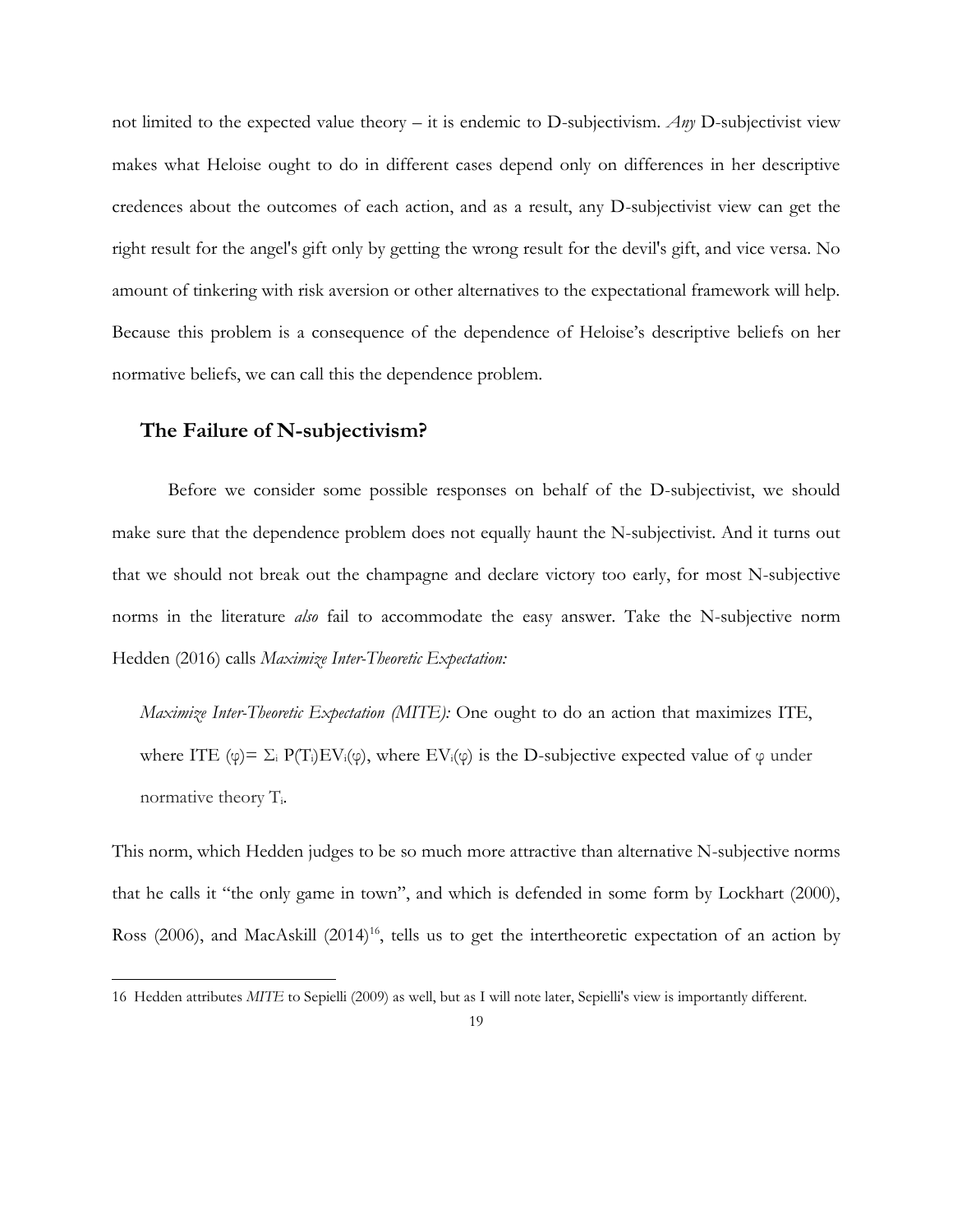multiplying the probability that each theory of value is right with the associated D-subjective expected value of the action under that theory, and pick the action that maximizes that expectation.

In *Angel's Present*, since the D-subjective expected value of opening the present, given Heloise's credences, is -.5 on both Theory A and Theory B (we already calculated this in the previous section for Theory A, and the two theories are symmetric), her ITE is  $.5(-.5) + .5(-.5)$ , or -.5. So MITE tells us, incorrectly, that Heloise ought to leave the present unopened. And again, no matter what the relative values of the outcomes, because her credences in descriptive outcomes and normative theories are the same in *Angel's Present* and *Devil's Present,* it will not be able to distinguish them.

It is not just expectational theories which have this consequence. Like MITE, most Nsubjective norms in the literature operate by performing some operation on intermediate Dsubjective norms in which the agent has confidence. Take *My Favourite Theory*, a version of which is defended by Gustafsson and Torpman (2014):

*My Favourite Theory (MFT)*: One ought to do an action that is permitted by a (D-subjective) theory in which you have the highest credence. $17$ 

Gustafsson and Torpman do not use the language of "D-subjectivity" themselves, but the theory in question must be a D-subjective one, or else their view ends up being insensitive to descriptive uncertainty. And no matter what D-subjective theory Heloise has the highest credence in, it must, as we saw earlier, give the same verdict on *Angel's Present* and *Devil's Present*.

<sup>17</sup> Gustafsson and Torpman's final version of this principle is slightly more complex, but in ways that will not concern us here.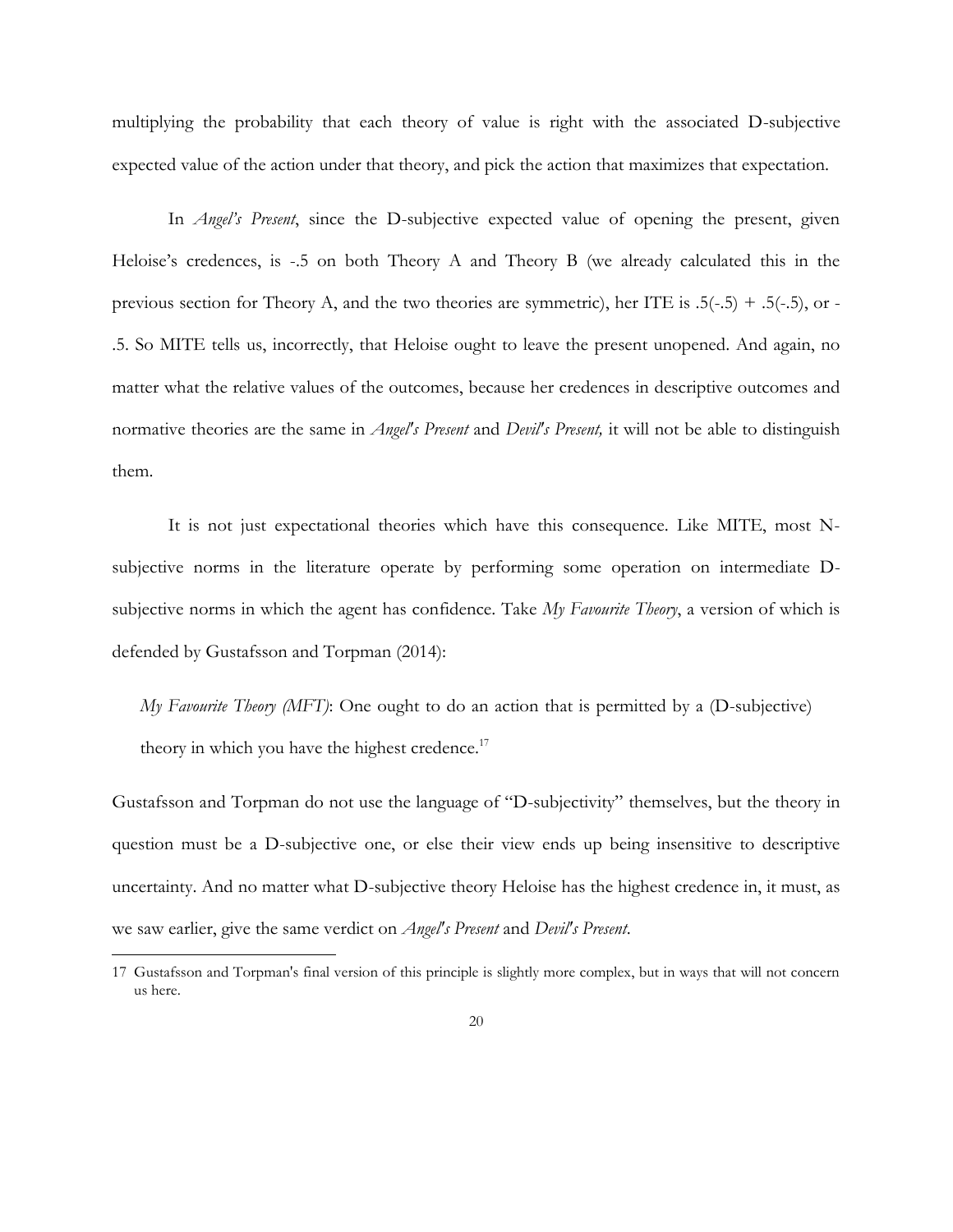Even the following very weak dominance principle (implied by both views above) is problematic:

*Dominance*: If one ought to φ according to every D-subjective theory in which one has credence, then one N-subjectively ought to  $\varphi$ .<sup>18</sup>

This seems awfully plausible on its face, once we begin to take N-subjectivity seriously. But in Heloise's case, opening the angel's present will dominate on each D-subjective theory if and only if opening the devil's present does.

#### **A Diagnosis**

 $\overline{a}$ 

It may seem, then, that *Angel's Present* and *Devil's Present* are a problem for everyone. But there is a way out. First, let us diagnose the source of the failure. All the theories we have discussed have been unable to avoid the implication that Heloise ought to do the same thing in *Angel's Present* as she does in *Devil's Present*. The reason that this is so hard is that a) her descriptive uncertainty about the outcomes is the same in both cases, and b) her normative uncertainty between theories is the same in both cases. The D-subjectivist views fail because they claim what Heloise ought to do is a function of her descriptive uncertainty about the outcomes. The N-subjectivist views we considered fail because they claim what Heloise ought to do is a function of her descriptive uncertainty about the outcomes and her normative uncertainty between theories, taken independently. None of them are sensitive to the *relationship* between her normative and her descriptive uncertainty.

<sup>18</sup> Macaskill (2014, pg. 21) and Ross (2006) both use something stronger than this principle: they suggest that if one Dsubjectively ought to φ according to some theories in which one has credence, and all other theories rank φing equal to every other option, then one N-subjectively ought to φ.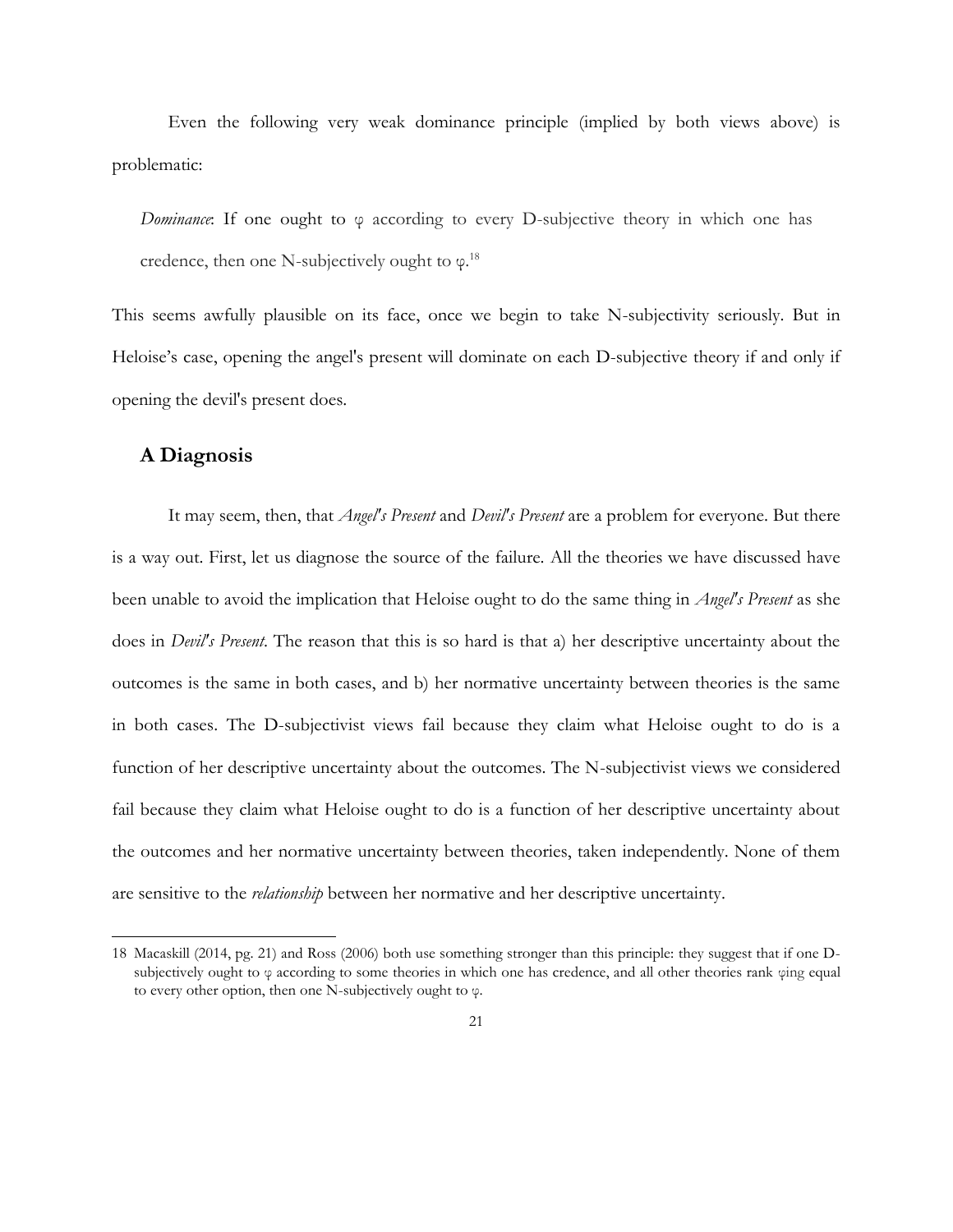The D-subjectivist is out of luck – since they do not acknowledge the relevance of normative uncertainty at all, they can't take into account the relationship between normative and descriptive uncertainty. But the N-subjectivist is in a better position. Indeed, there are multiple ways for an Nsubjectivist view to capture this kind of sensitivity. The view defended by Sepielli (2009)<sup>19</sup> turns out to be one. But I want to describe a more general strategy which can be applied as a fix to all the Nsubjective norms we have so far discussed.

#### **The Conditionalizing Strategy**

 $\overline{\phantom{a}}$ 

The relationship between our normative and descriptive uncertainty can be represented in terms of *conditional probabilities*. When our normative uncertainty is quarantined from our descriptive uncertainty, then the probability of all our descriptive claims conditional on the truth of any normative theory is the same as their unconditional probability. In cases like *Angel's Present*, the conditional probabilities and the unconditional ones come apart. The unconditional probability Heloise assigns to the box containing an azzip is 0.5, but the probability conditional on the truth of Theory A is 1. The problem with the N-subjective norms we considered earlier is that they don't allow these conditional probabilities to play a role. But this is easy to correct. Whenever we get to the part of the decision procedure where we draw out the implications of one of the normative theories in which we have credence, we should be using our descriptive credences *conditional on that theory*, not our *unconditional* descriptive credences. For example, we can modify *MITE* as follows:

<sup>19</sup> Sepielli's view advises *maximizing expected objective value*: Perform the action with the highest EOV, where the EOV of an action is calculated by multiplying the subjective probability that some (objective) practical comparative is true by the objective value of that action if it is true, doing the same for all the other practical comparatives, and adding up the results.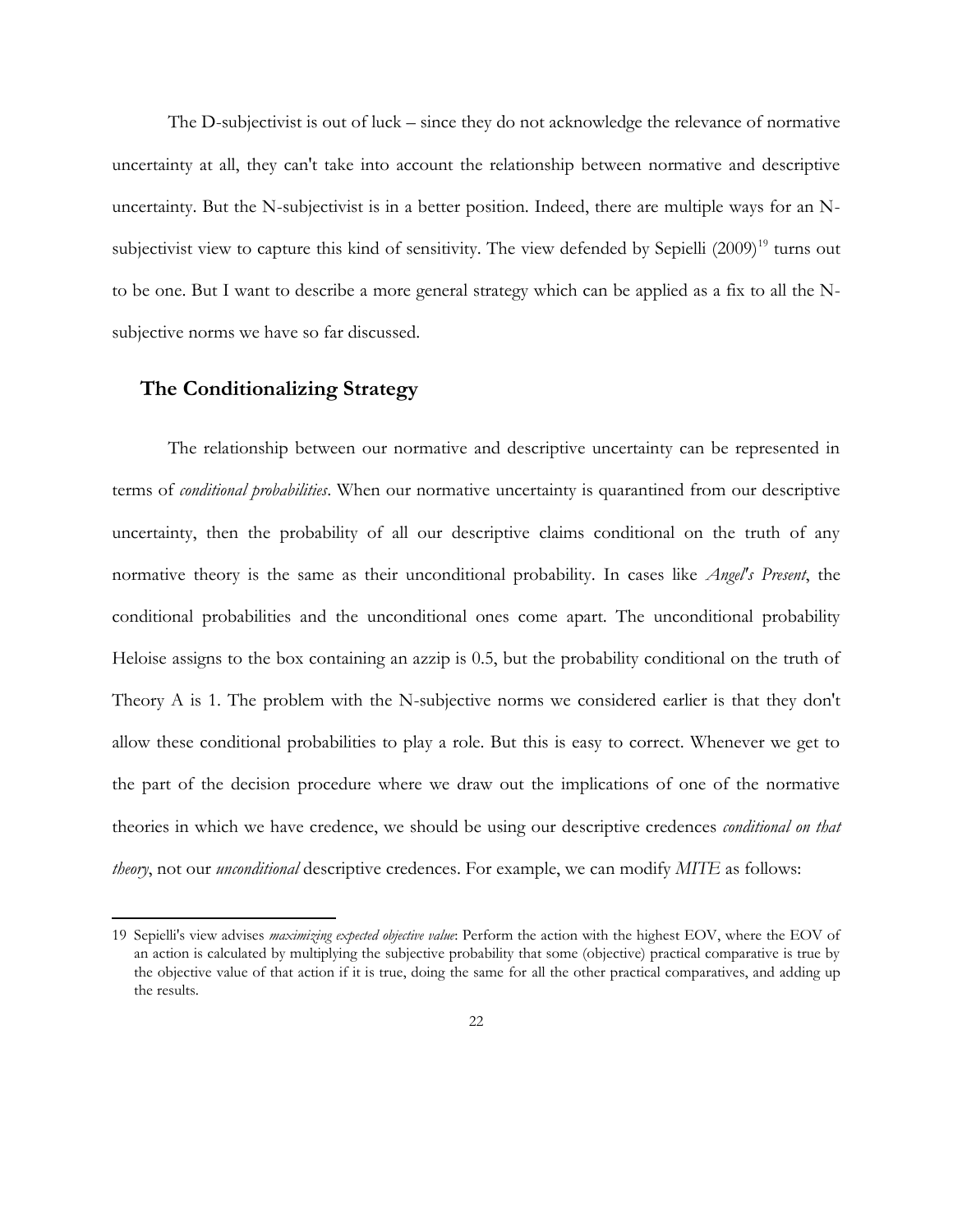*Maximize Inter-Theoretic Conditionalized Expectation (MITCE):* Do the action that maximizes ITCE, where ITCE ( $\varphi$ ) =  $\Sigma_i$  P(T<sub>i</sub>)CEV<sub>i</sub>( $\varphi$ ), and CEV<sub>i</sub>( $\varphi$ ) is the D-subjective expected value of φ under T<sup>i</sup> using the agent's credences *after conditionalizing* on Ti.

The difference between MITE and MITCE is that MITE holds fixed the agent's present descriptive credences when calculating the D-subjective expected value of an action under a theory, and MITCE uses the agent's credences *after* conditionalizing on the theory itself. This gives opening the angel's present an ITCE of  $0.5(1) + 0.5(1) = 1$ . Opening the devil's present, on the other hand, has an ITCE of  $0.5(-2) + 0.5(-2) = -2$ . So Heloise ought to open the angel's present, and not the devil's present.

One nice thing about the conditionalizing strategy, compared to other ways of incorporating normative-descriptive dependence (such as using the expectational framework but treating the truth of a normative theory as part of the *outcome* of an action) is that one can apply it to all kinds of potential norms, and not just those with an expectational structure. We can fix *MFT* in a parallel way:

*My Favourite Conditionalized Theory (MFCT):* Do an action that is permitted by a D-subjective theory in which one is most confident, after conditionalizing on that theory.

In the same vein:

*Conditionalized Dominance:* If one ought to φ according to every D-subjective theory in which one has credence, after conditionalizing on that theory, then one N-subjectively ought to φ.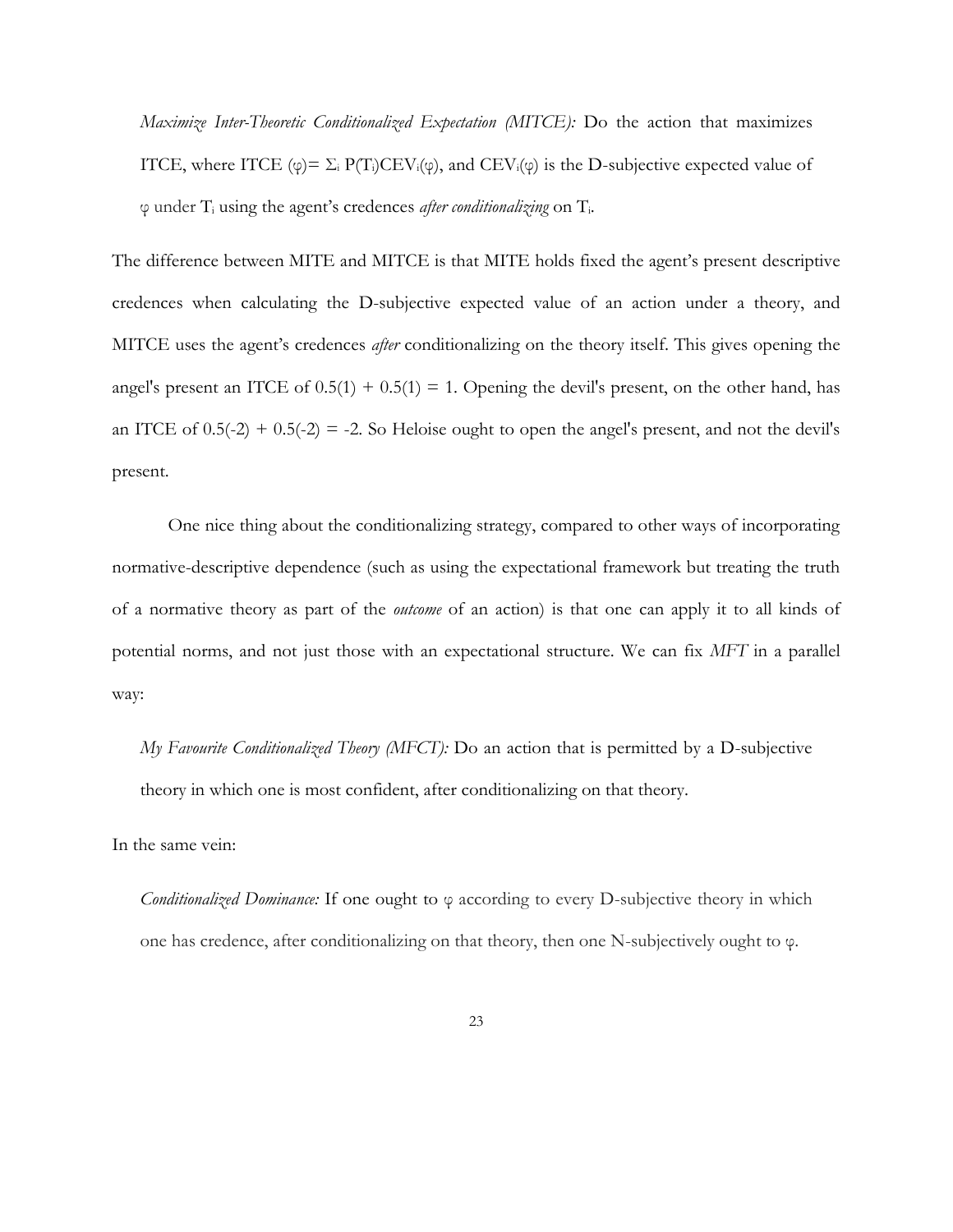The reader can check for themselves that these views no longer get the wrong results in any of the cases we have considered. As far as I can tell, there is no reason for an N-subjectivist to resist these modifications. When normative uncertainty is quarantined, the conditionalized versions of the principles are equivalent to the originals. The only reason they have not been incorporated is that people have simply not been considering cases of normative-descriptive dependence.<sup>20</sup>

# **III. D-Subjectivist Responses**

 $\overline{a}$ 

#### **D-Subjectivism and De Re Moral Concern**

One option available to the D-subjectivist, of course, is simply to bite the bullet. This would involve rejecting the easy answer to Heloise's dilemmas, and rejecting attractive principles like *KO- >S*, *Idealization*, *Deference*, and *Regret*. Normally, this would seem less like a response than a capitulation, but the D-subjectivist might have something further to say in favor of it here. This is because at least one existing motivation for D-subjectivism already implies we should be skeptical about principles like *KO->S*, and about the kind of reasoning driving us towards the easy answer, even before we start considering cases of dependence.

According to the *de re* D-subjectivist, a morally decent agent is not motivated by thoughts about rightness or goodness at all. Rather, they are motivated by the considerations that *make* actions right or wrong, such as facts about happiness or suffering. When these things are at stake, the

<sup>20</sup> The view is too complex to describe in detail here, but MacAskill's (2016) voting-theoretic solution to the problem of incomparability can equally accommodate the conditionalizing strategy, by taking each theory's choice-worthiness rankings post-conditionalization to determine its voting preferences.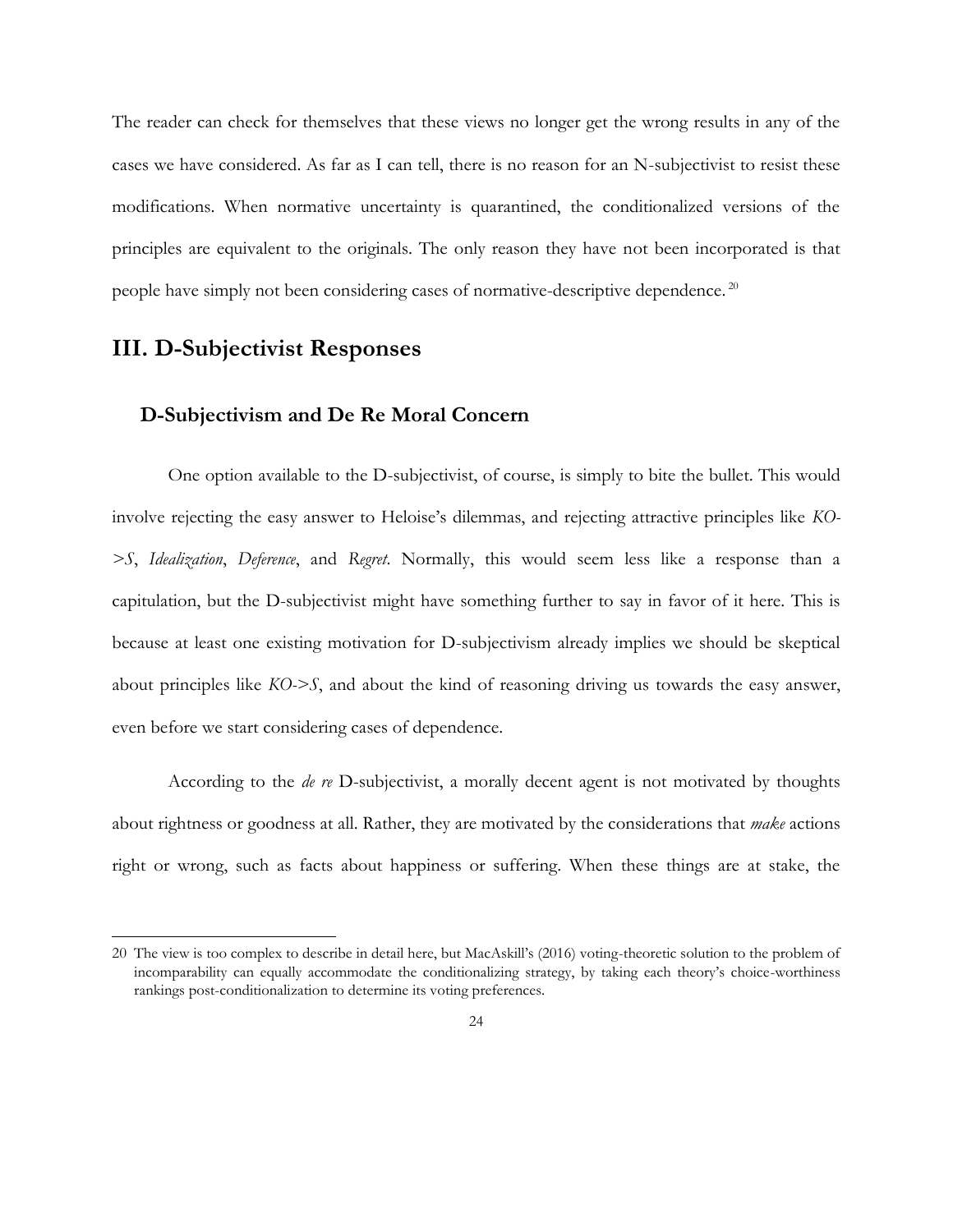defenders of this strategy suggest, being motivated by one's thoughts about bare goodness or rightness amounts to a sort of moral *fetishism*. (Smith 1994, Arpaly 2002, Weatherson 2013)

This charge is typically motivated by reflection on cases involving *inverse akrasia,* where an agent acts contrary to their misguided beliefs about what they ought to do, while being responsive to the things that in fact give us moral reasons. The standard case of this sort is that of Huck Finn, who, due to his upbringing in antebellum Mississippi, believes that he is obligated to turn his friend Jim, an escaped slave, in to his former master. When Huck, out of friendship and compassion, refuses to do so, many intuitively judge him praiseworthy for what he does, despite doing what he has every reason to believe (it is stipulated) is wrong.

Someone who endorses this line might claim that Heloise is effectively in Huck Finn's position. Unlike him, she doesn't have a *false* belief about what she objectively ought to do, but, the argument goes, Huck's case shows she should not be motivated by those beliefs at all, whether or not they are true. And from her perspective, both the devil's and the angel's boxes have a high chance of producing a great deal of suffering – this should make her reluctant to open either box, no matter her moral beliefs. Moreover, if this is correct, then it is not surprising that principles like *KO- >S*, which require an agent to be a responsive to her *moral* understanding, will fail to hold.

I now think this is probably the D-subjectivist's best chance at a response. In part, whether one finds it satisfying will depend on how heavily one is willing to lean on the charge of moral fetishism, which is controversial.<sup>21</sup> The main thing I want to bring out here, however, is that in order

<sup>21</sup> See for example Wolf (1986), Olson (2002) and Carbonell (2013) for defenses of de dicto moral concern.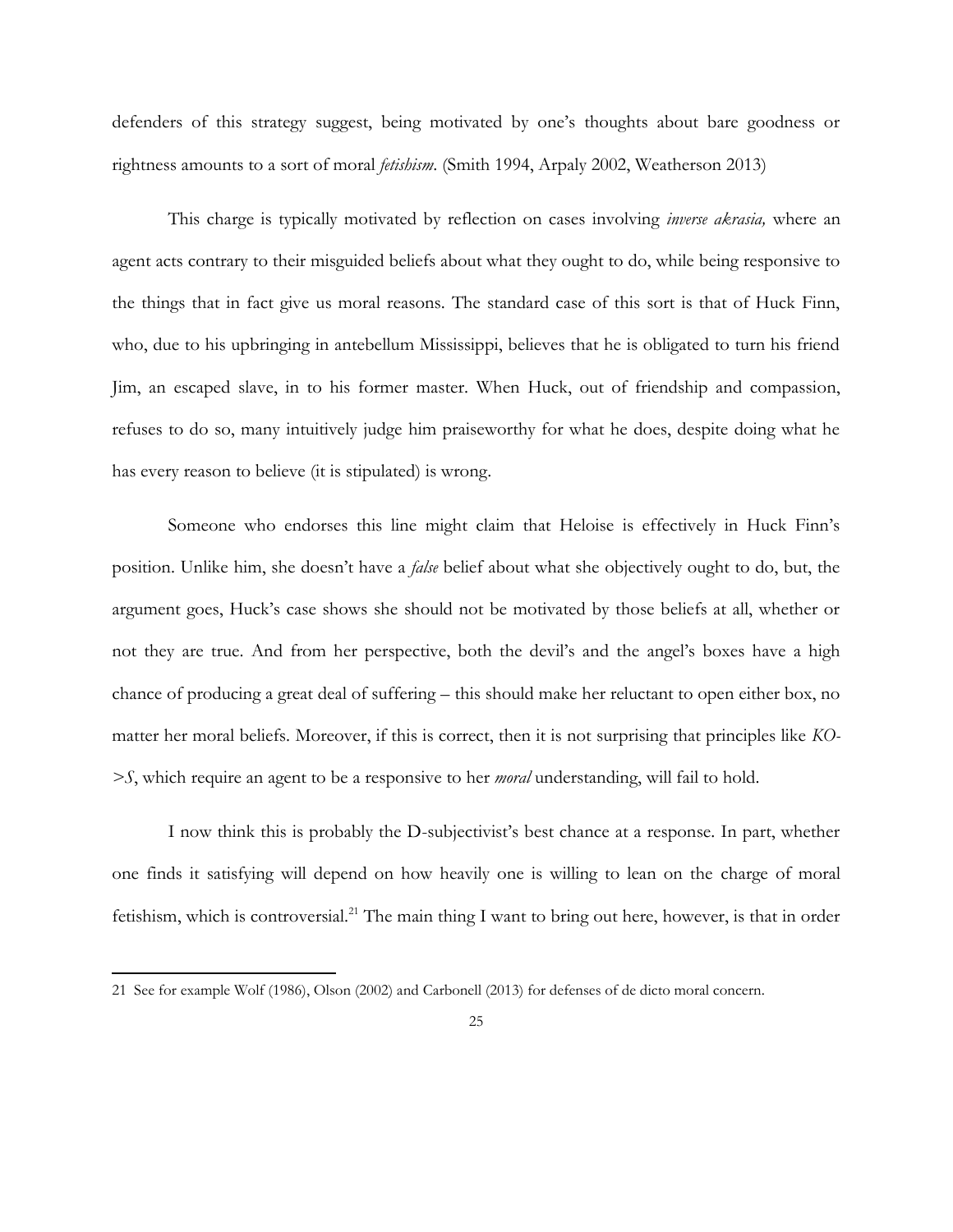to furnish a complete response to the dependence problem, one has to draw an *especially* strong lesson from cases like Huck's, much stronger than the examples themselves can bear on their own.

First, though perhaps least worryingly, the inverse akrasia cases typically discussed involve *moral* motivation, but the dependence problem arises for other normative domains as well. So if the de re response is to rescue D-subjectivism in general, the charge of fetishism has to be extended to agents that respond to de dicto concern with prudence, rationality, and so on. It is at least not immediately obvious that the same lesson can be drawn across them all.

Second, there is considerable space between the claim that a moral agent must be motivated *only* by her de dicto beliefs about rightness*,* which Huck Finn cases arguably refute, and the claim that an agent's beliefs about rightness are *irrelevant* to what she ought to do, which is what is needed to take the bite out of the dependence problem. The latter claim is quite extreme – it seems, for example, to make a mystery of the practical relevance of moral deliberation and inquiry altogether.<sup>22</sup> As long as it makes sense for an agent to grant any weight whatsoever to de dicto moral considerations, a version of the dependence problem arises. Indeed, we can imagine a version of the *Angel's Present* and *Devil's Present* cases where the agent does not believe that suffering or any other morally relevant consideration de re is at stake, because her credence is split between false moral theories which do not acknowledge those values. The D-subjectivist will have to claim that even then, when there is no room for compassion or other de re concern to motivate the agent one way or another, she should be completely indifferent to her knowledge that opening the angel's present

<sup>22</sup> Sepielli (2016) presses this point against the charge of fetishism.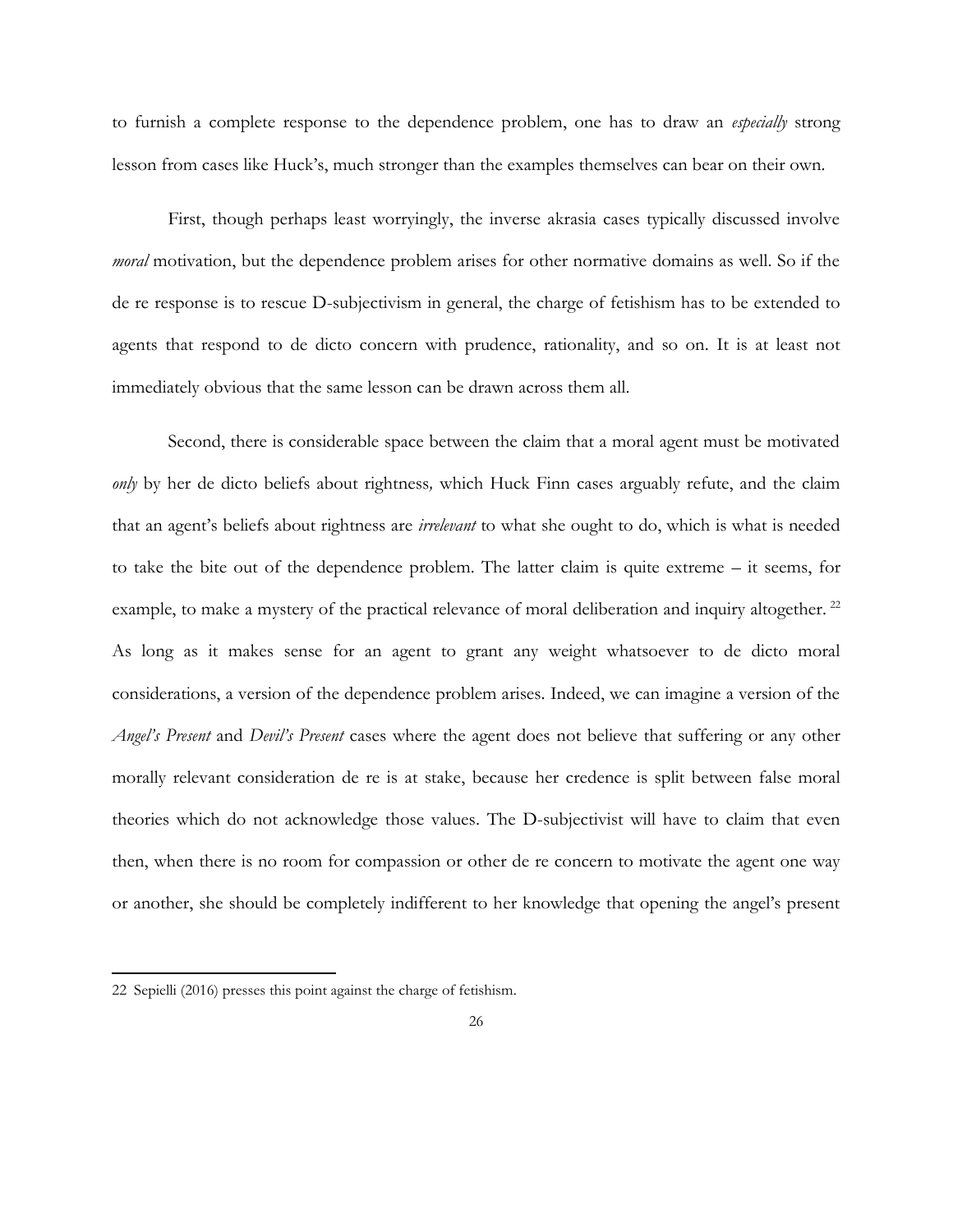would be objectively good, and the devil's present objectively bad. This is more than the standard intuitions can support.

Finally, and I believe worst of all, to undermine the dependence problem, the D-subjectivist would have to reject as fetishistic motivation not just by things like bare rightness and goodness itself, but also by right*making* normative considerations like fairness, cruelty, respect, loyalty, honor, and well-being.<sup>23</sup> This is because versions of *Angel's Present* and *Devil's Present* can easily be constructed in terms of these normative concepts. When Heloise's descriptive beliefs depend on her uncertainty between theories of well-being, or fairness, or respect, it can turn out that Heloise is certain not just about the objective goodness and rightness of her options, but that opening the devil's present would be harmful, unfair, and disrespectful and that opening the angel's present would be benevolent, fair, and respectful, without any difference in her descriptive credences about the contents of the boxes. And it is much harder to swallow the suggestion that there is something fetishistic about being motivated by any of these. After all, the natural way to describe Huck Finn's own motivations are in terms of normative concepts like these - at the very least, by the consideration of what would be *harmful* or *disloyal* to his friend Jim. Even the committed defenders of inverse akrasia do not take their argument this far.<sup>24</sup>

<sup>23</sup> Many of these are paradigmatic examples of what philosophers call "thick" normative concepts in contrast with "thin" concepts like rightness and goodness, but I avoid this here to sidestep controversy over what the thickness/thinness distinction amounts to, and because it is not obvious that thickness is what is relevant for our purposes. See Smith (2013) for a discussion of this distinction.

<sup>24</sup> Weatherson (2013) acknowledges, for example, that the charge of fetishism does not seem to apply to all normative concern, though he does not seem to appreciate just how many plausible objects of appropriate concern are normative in nature. Weatherson has in mind considerations of vices or virtues an action might manifest, but even concern with benefits and harms is normatively loaded.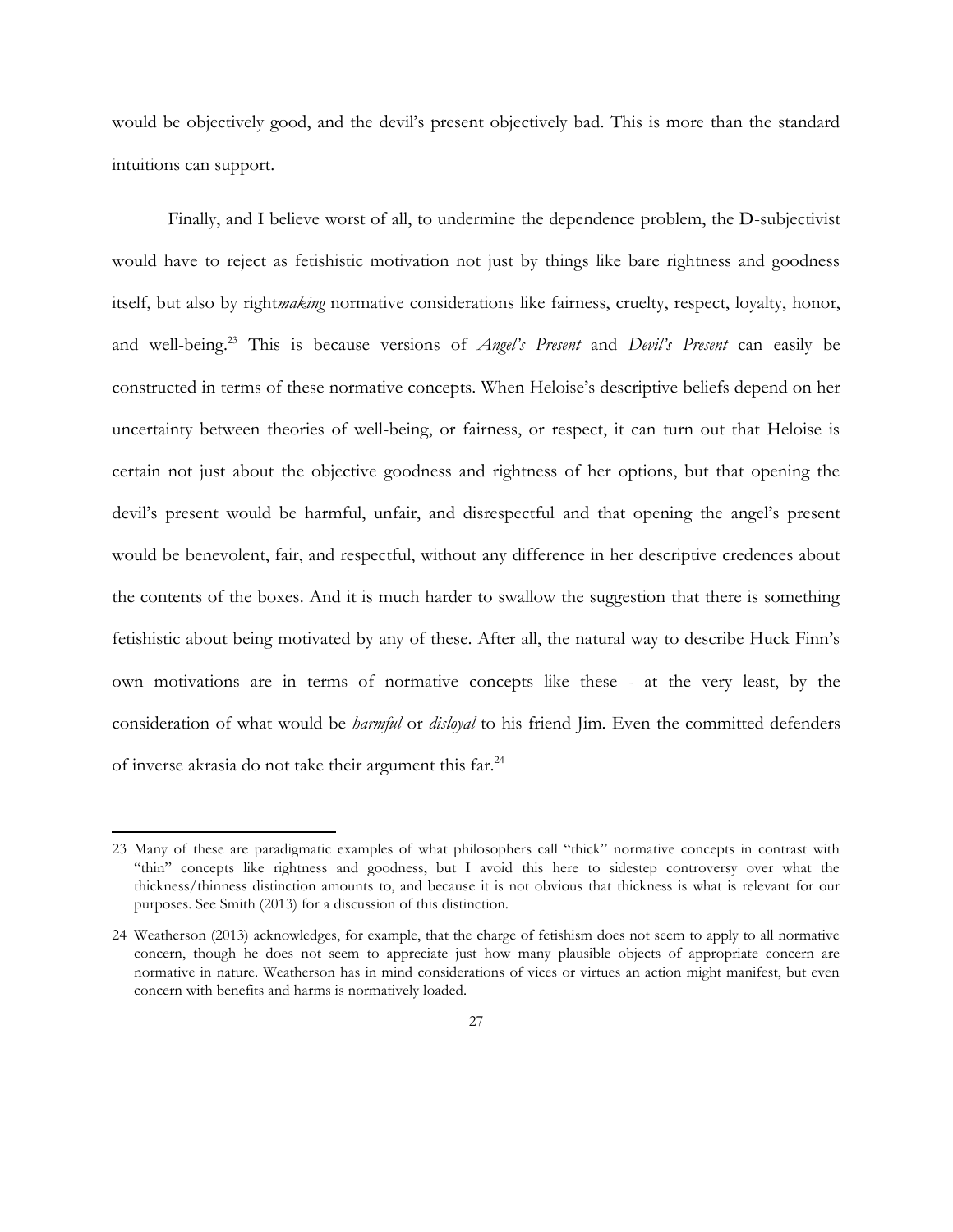Ultimately, then, even if the appeal to cases of inverse akrasia grounds an objection to certain N-subjectivist principles which give exclusive weight to rightness or goodness, it is not enough for a defense of a fully D-subjective picture.

#### **Truth-Conditionalized D-Subjectivism**

 $\overline{a}$ 

Is there anything left for the D-subjectivist to say if they are not prepared to commit to the extreme *de re* strategy above? The success of the conditionalizing strategy for the N-subjectivist should naturally make us wonder whether there is a similar move available to the D-subjectivist. The use of unconditional descriptive credences guaranteed that we could not distinguish taking the angel's present from taking the devil's present. What if instead of using our unconditional descriptive credences, we used our conditional credences – not on the normative theories in which we have credence (as in the repaired N-subjectivist norms) but on the *true* theories? <sup>25</sup>

This kind of proposal, which we can call *Truth-Conditionalized D-Subjectivism*, would not be exactly D-subjectivist in letter, since it makes what an agent ought to do sensitive not to her descriptive beliefs at all, but to certain hybrid conditional credences. But it is arguably D-subjectivist in spirit, since it implies that two agents who differ only in their uncertainty between normative theories will never differ in what they ought to do, and in cases where our descriptive credences are quarantined from our normative credences, it has the same recommendations as traditional Dsubjective views.

<sup>25</sup> I would like to thank two anonymous referees at *Mind* for proposing this strategy on behalf of the D-subjectivist.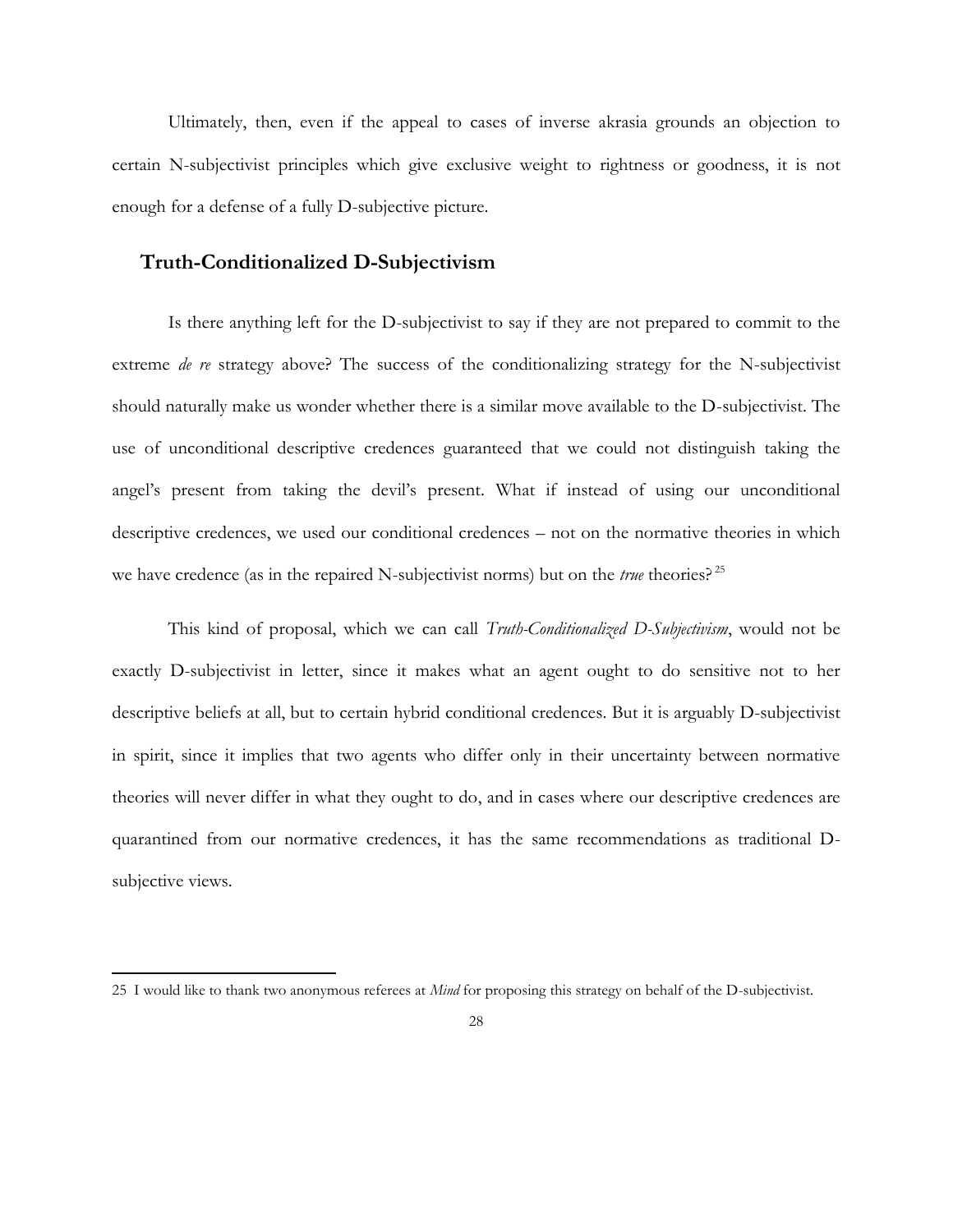Unlike standard D-subjective views, however, a truth-conditionalized norm can accommodate the easy answer to the Birthday Girl cases. To see this, consider the natural expectational version of such a view:

*Maximize Truth-Conditionalized Expected Value (MTCEV):* One ought to do an action that maximizes TCEV, where  $TCEV(\varphi) = \Sigma_i P(O_i | \varphi \& T)V(O_i)$ , where T is the conjunction of all true normative theories, and  $V(O_i)$  is the objective value of that outcome, according to T.

For Heloise, the probability of an azzip being released, conditional on her opening the angel's present *and the true Theory A* is 1. And the objective value of an azzip being released is 1. The probability of a buzzip being released, conditional on her opening the devil's present *and the true Theory A* is 1. And the objective value of a buzzip being released is -2. So *MCTEV* advises Heloise to open the angel's present and leave the devil's present closed.

So the view gets better results than the standard D-subjective views in cases of normativedescriptive dependence. Moreover, in cases where there is no such dependence,  $P(O_i|\phi \& T)$  will be the same as  $P(O_i|\phi)$  and the view has the same recommendations as *MEV*. So far, so good.

However, I think there is a fatal problem with the truth-conditional approach; the behavior of an agent acting in accordance with it is utterly unintelligible. Consider the following case:

#### **Chuck Finn**

Chuck Finn, like a certain famous cousin of his, rationally believes a false moral view. He has become convinced that inflicting suffering on bad people is more important than preventing the suffering of good people. As a matter of fact (we will stipulate), preventing the suffering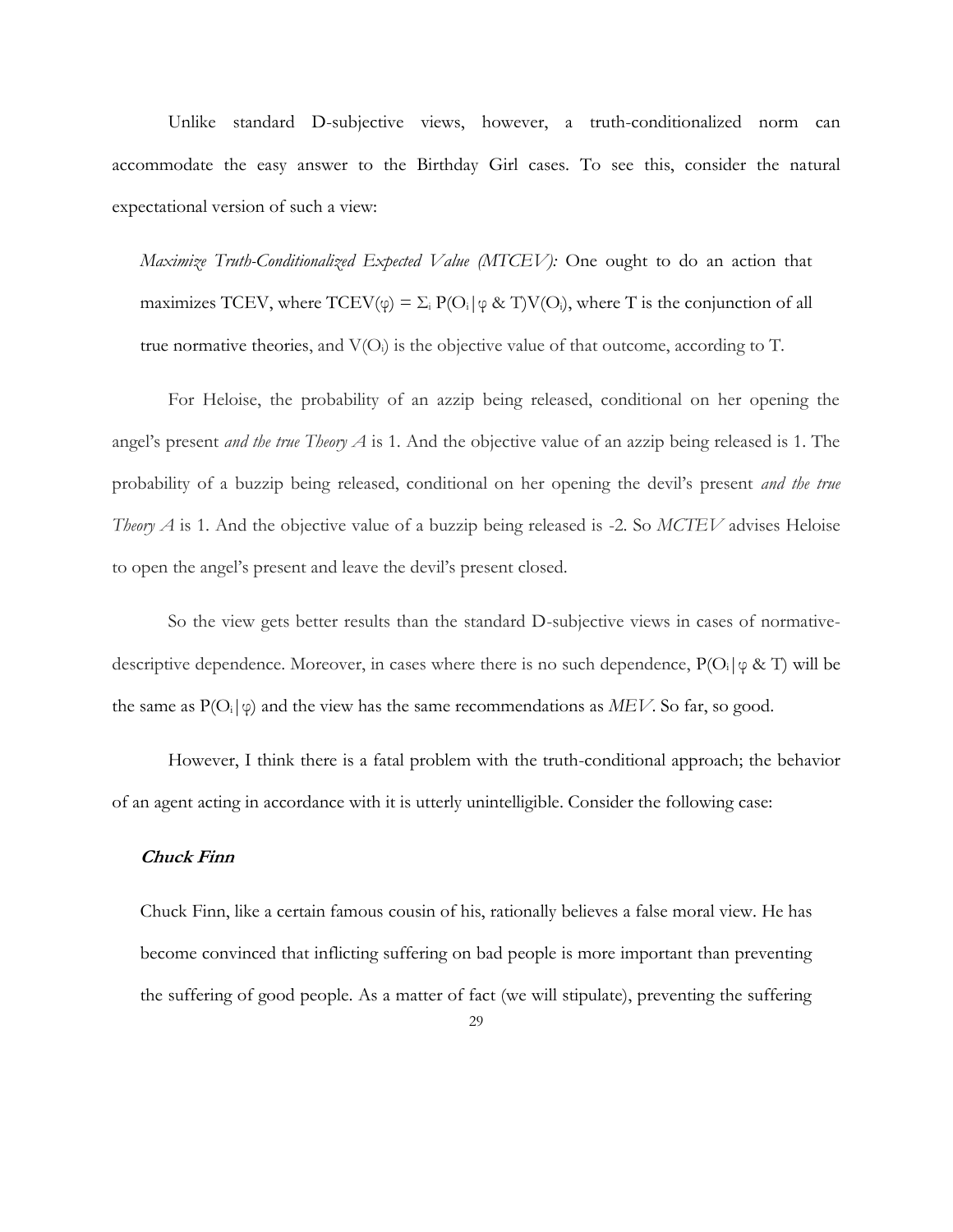of good people is more important than inflicting suffering on bad people. A mad philosopher has presented Chuck with three buttons, of which Chuck can press only one. Button A, Chuck has every reason to believe, will inflict X amount of suffering on a bad person. Button B, Chuck has every reason to believe, will prevent X amount of suffering to a good person. Button C, Chuck has every reason to believe, will drop a load of manure on his own head. However, thanks to some very complicated dependence relationships between his beliefs, coming to believe the correct moral view (which, it must be emphasized, Chuck cannot rationally do) would make Chuck confident that button C would prevent X amount of suffering to two good people (and would not have any relevant impact on his other beliefs).

There is an intelligible story about how Chuck might end up choosing button A, as standard N-subjective views will recommend. In this story, Chuck cares deeply about doing the right thing. He is rationally confident that pressing button A is the right thing to do, and so he presses button A.

There is an intelligible story about how Chuck might end up choosing button B, as standard D-subjective views will recommend. In this story, Chuck, like his cousin, deeply cares *de re* about the suffering of good people. He is rationally confident that pressing button B will prevent the suffering of a good person. Despite his judgment that morality requires him to press button A, his compassion wins out, and he presses button B.

I think there is no intelligible story whatsoever about how he chooses button C, as the truthconditional D-subjective view will recommend. It could not be out of a concern to do what is right. It could not be out of a desire for any of the things that matter de re. If he became convinced of the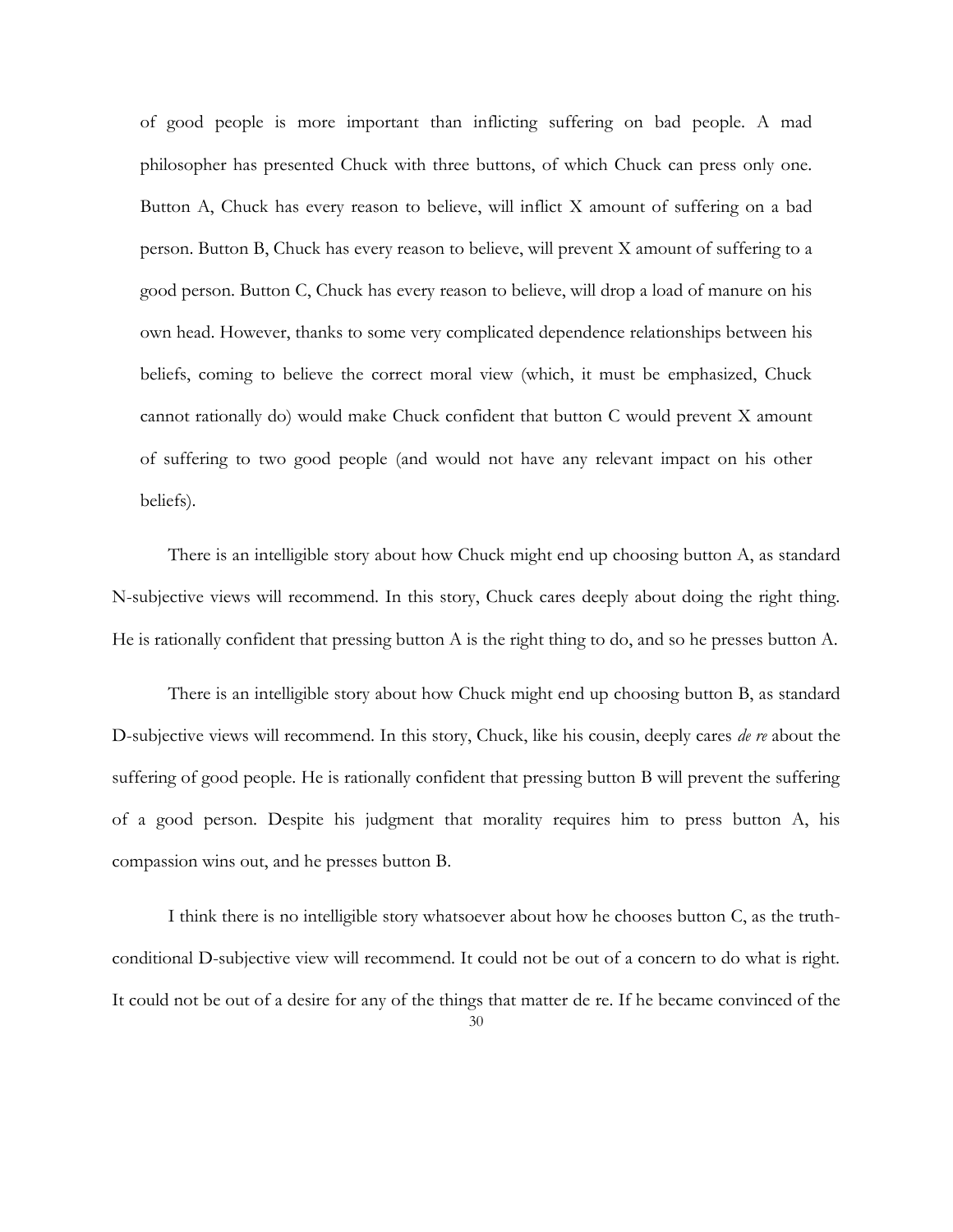true theory, of course, we could understand his choosing C (as all three kinds of theories would then recommend). But given that he does not, and rationally could not, believe the true theory, this behavior has nothing at all going for it that could latch on to Chuck's motivations.

It is not just that there would be something objectionable about Chuck choosing button C. There are fair concerns one might raise about whether Chuck in the first story really has his heart in the right place, or whether Chuck in the second story is violating a rational requirement by acting against his better judgment, or whether that story is compatible with him being *guided* by the relevant norm. But pressing button C is in a way worse than vicious, and worse than irrational – it is inexplicable. There is not even any vice, or any familiar form of irrationality, which could make sense of that decision.

It is fine for a theory about the *objective* ought to make judgments about what a rational agent ought to do which do not match the behavior that would be intelligible from them. But describing behavior that would be intelligible from an agent seems like a minimal constraint on an account of the *subjective* ought. So I think the truth-conditional strategy will not work.

#### **Normative Omniscience**

There is one last strategy available to the D-subjectivist that is worth considering. To explain it, we will have to reintroduce a distinction I set aside at the beginning of this paper.

There is a division among subjectivist theories between those that take the beliefs or credences relevant to what an agent ought to do to be their *actual* credences, and those that take the relevant beliefs or credences to be those that are *rational* or *justified* or *evidentially supported*. This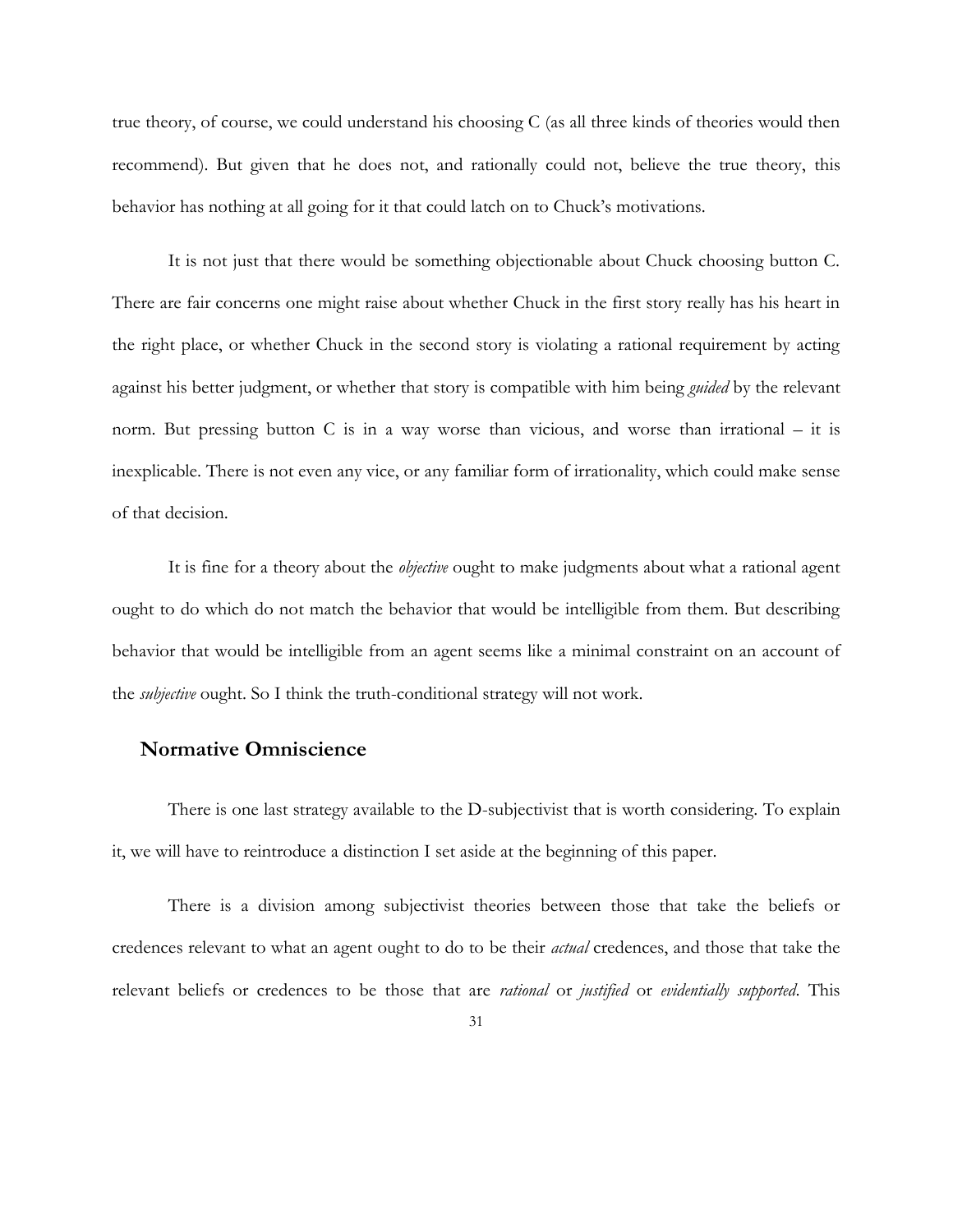division cross-cuts the N-subjectivist/D-subjectivist distinction, and everything I have said so far can be applied in terms of actual or rational uncertainty interchangeably. The last response relies on taking a stand on this point.

What I will call the *normative omniscience strategy* rests on two claims:

- *1)* What an agent subjectively ought to do depends on the credences that are rational (or justified, or evidentially supported) for them.
- 2) *Normative Omniscience:* It is never rational for an agent to be uncertain about the truth of a normative theory.

If these two claims are true, it would undermine the possibility of an *Angel's Present* style counterexample. It would be impossible for Heloise to be rationally uncertain between Theory A and Theory B, and therefore impossible for her to be rationally uncertain about whether there is an azzip or a buzzip in the box. Whatever her *actual* uncertainty is, she is rationally required to be certain that Theory A is true and therefore that there is an azzip in the box, and this view will correctly predict that she should open the angel's present (and, for parallel reasons, leave the devil's closed). Moreover, while this kind of view will have exactly the same implications in general as the truth-conditional strategy above, by denying that it could ever be rational for Chuck Finn to believe a false moral view it is able to insist that there is an intelligible story where he chooses button C – one where he first corrects his rational mistake. <sup>26</sup>

<sup>26</sup> This is a view seemingly favored by Hedden (2016) and Wedgwood (Unpublished).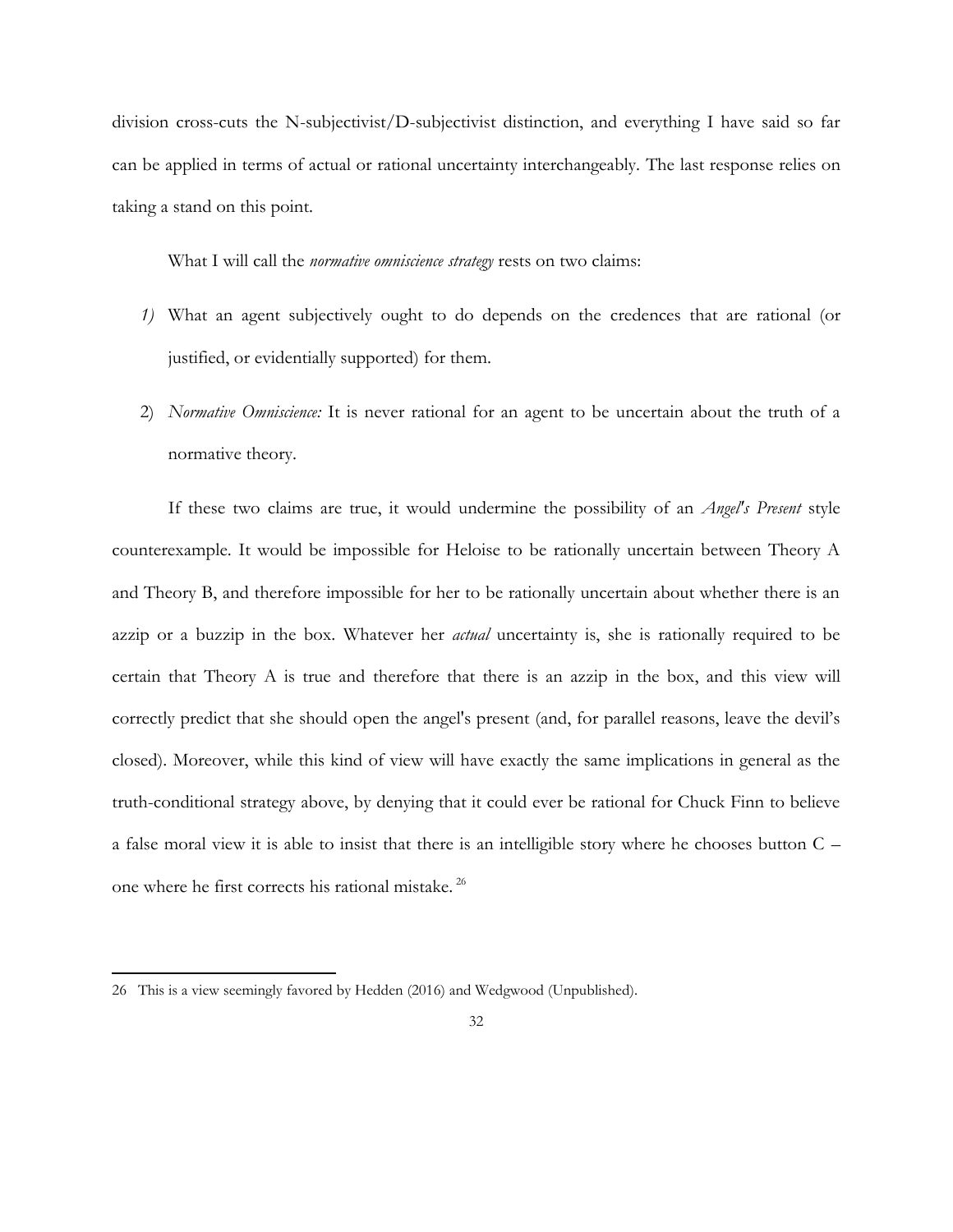Again, this view deviates slightly from the letter of D-subjective views, since it does not deny so much as trivialize the claim that normative beliefs play a role in what one ought to do. But just as D-subjectivists would balk at a view that matched theirs in letter but demanded that rational agents be omniscient about all descriptive truths, N-subjectivists will balk at the same move for normative truths.

How plausible is the normative omniscience strategy? One thing to note is that there are actually two versions of the first claim – a strong and a weak one. On the weak version, there is *some*  subjective sense of ought which depends on rational credences. On the strong claim, *all* subjective senses of ought depend on rational credences. The strong claim is what is needed to defend full-on skepticism about N-subjective norms with this strategy, and I think it is significantly less plausible than the weak one. But I will not challenge either here. My main worries are with *Normative Omniscience*.

First of all, it clearly fares extremely badly at the level of commonsense intuition. Normative theory is *hard*. Getting to the truth about morality plausibly requires having access to roughly accurate moral intuitions, which not every rational agent may have. Moreover, our intuitions conflict, both internally and with those of others. Even if moral claims are in some sense a priori, they do not seem to be trivial, formal, or merely conceptual. So we do not normally judge agents who are not normatively omniscient irrational for that reason alone.

Second, the main arguments people have given in favor of claims in the vicinity of *Normative Omniscience* are not general enough to give the D-subjectivist what they need. Michael Titelbaum (2015) defends what he calls the *fixed-point thesis*: that it is irrational to have false beliefs about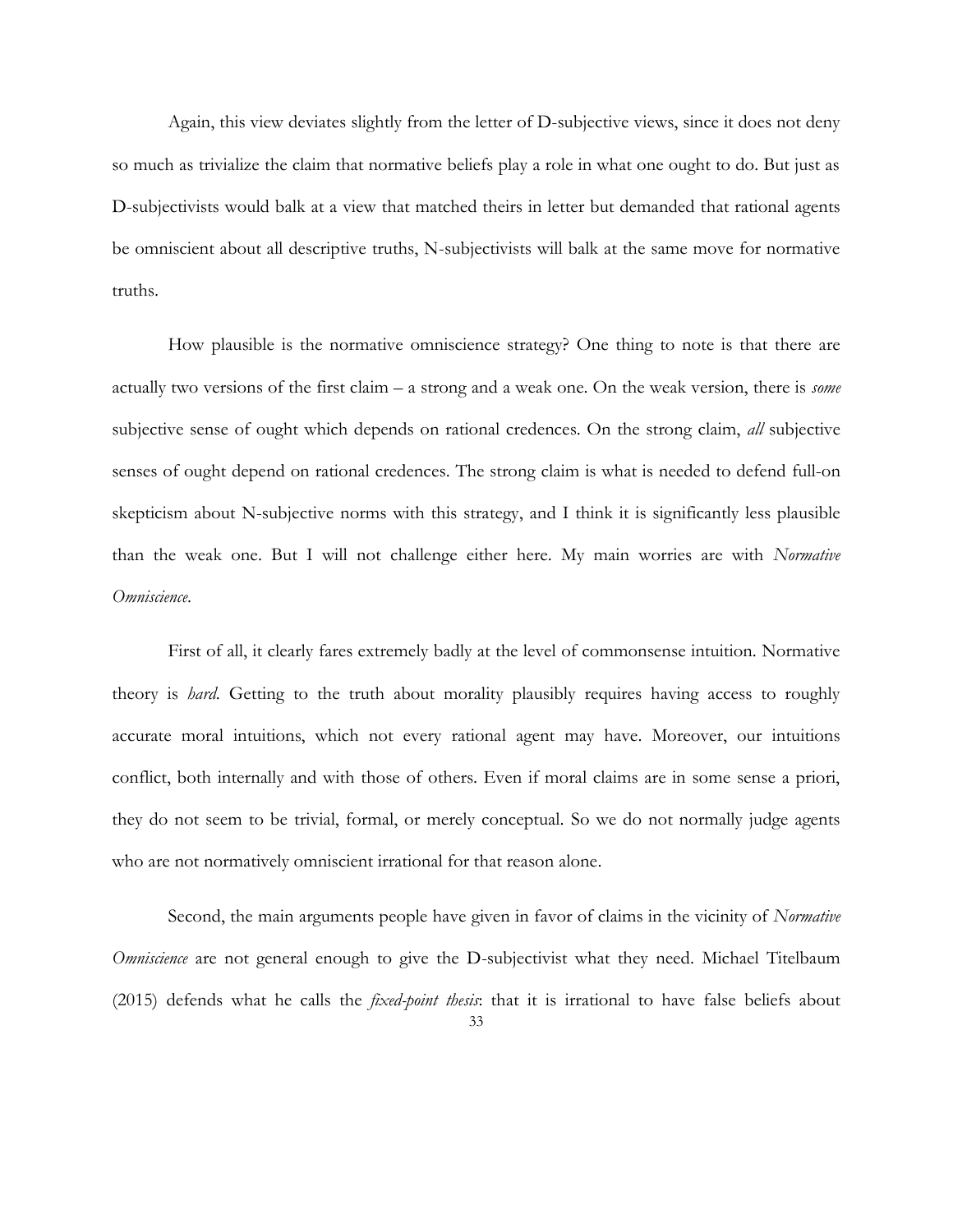rationality. Titelbaum's own assessment of the prima facie plausibility of his claim is "surprising – if not incredible". And yet it is weaker than normative omniscience, and therefore weaker than what the D-subjectivist requires, along at least two dimensions. First, normative omniscience concerns *all*  normativity, not just rationality. Heloise's uncertainty, after all, might be about *moral value*. Second, the fixed point thesis says only that *false beliefs* about rationality are irrational, not that *credences less than certainty* about rationality are irrational. And this is not incidental – his argument relies on a principle of akrasia which has no obvious analogue true of credences. Heloise doesn't have any false beliefs. So Titelbaum's incredible claim is not nearly incredible enough.

Elizabeth Harman suggests that agents cannot be justified in believing (2011) or being certain of (2015) false moral views, at least when one doesn't believe on the basis of testimony. But her argument seems to be that false moral belief not based on testimony must be based on "fallacious, though seductive lines of thought" (2011, 461). But having misleading moral intuitions is not in the same category as committing a logical fallacy. Moreover, nothing about our cases demands that Heloise's credences not be based on testimony, and Harman's claims are once again too weak, since Heloise does not have a belief in any false moral view.

Finally, the more extreme our view of the demands of rationality, the less plausible it becomes that *all* interesting subjective senses of "ought" depend on rational, rather than actual, credences.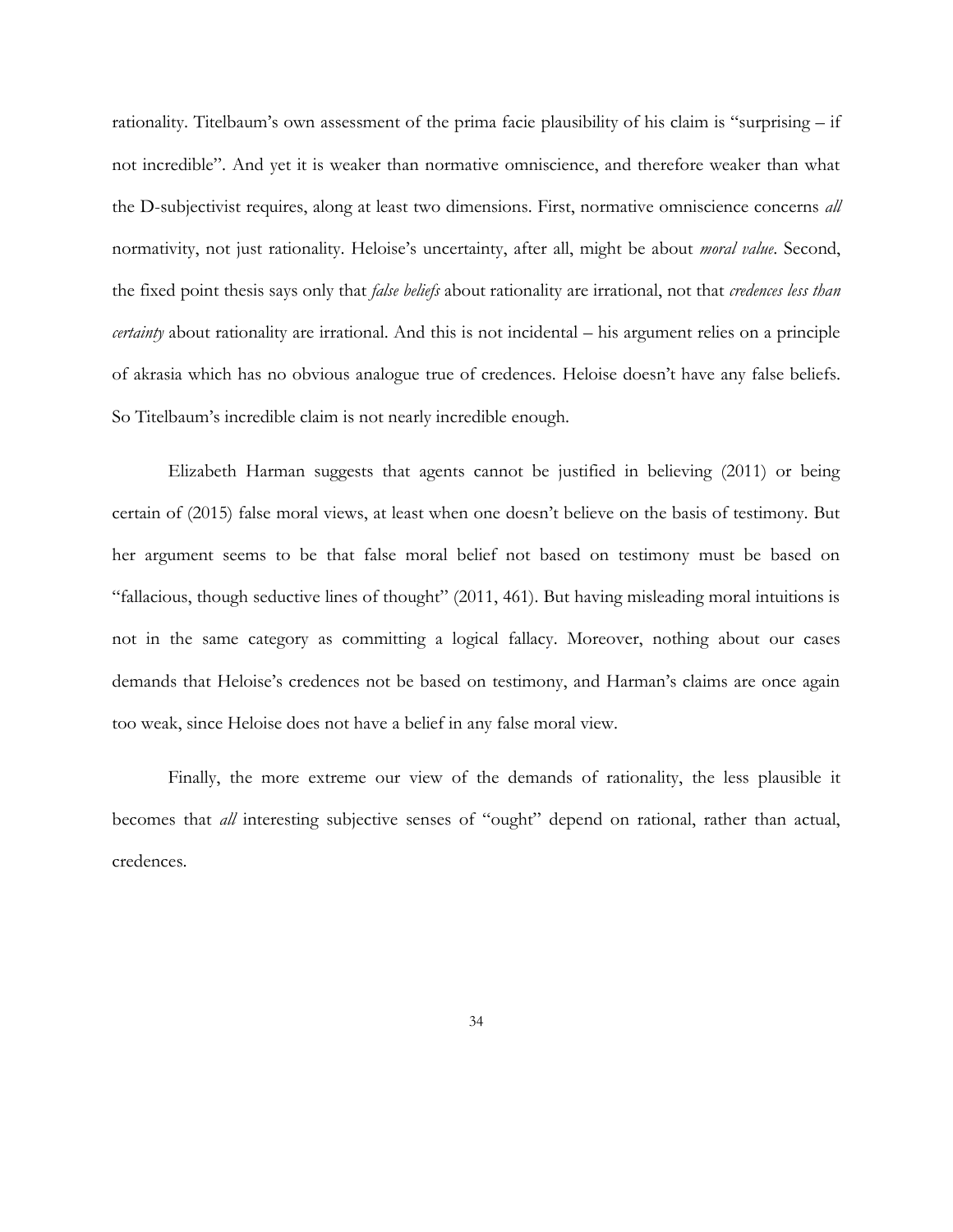# **Conclusion**

I conclude, then, that the dependence problem ultimately supports the N-subjectivist over the D-subjectivist. I have not addressed the many challenges raised against N-subjective norms, as a full defense would require. But I have tried to give reason to hold out hope that a defense is possible. Decision under normative uncertainty is a research programme that is still in its infancy, and it would be a mistake to give up on it too soon, if there seem to be powerful reasons in its favor. At the same time, the argument suggests a note of caution to those developing an account of normative uncertainty: many principles attractive at first blush will fall apart if we do not attend to the ways our normative and descriptive beliefs are integrated.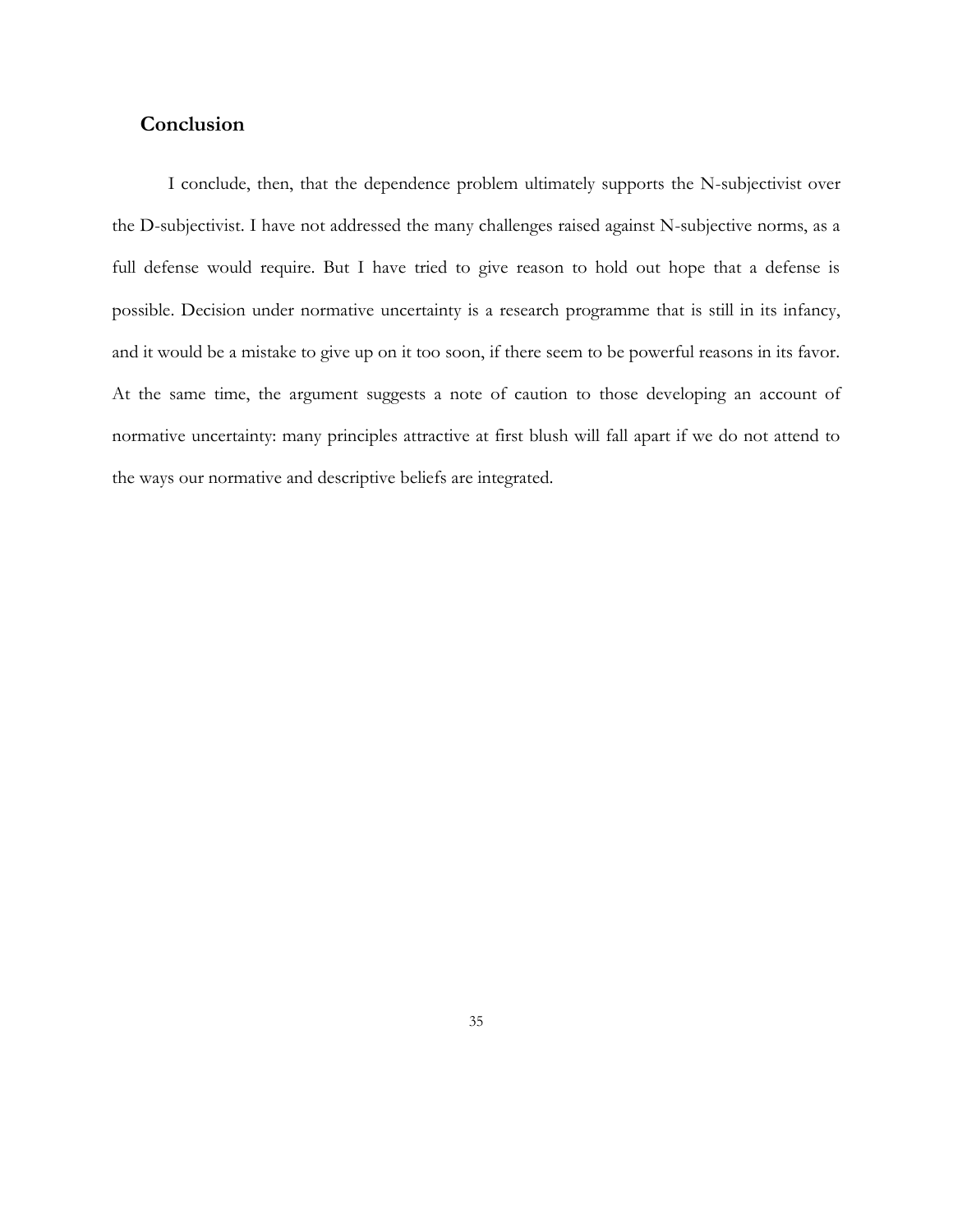# **References**

- Arpaly, N. 2002. 'Moral Worth.' *Journal of Philosophy* 99(5), 223-245.
- Carbonell, V. 2013. 'De Dicto Desires and Morality as Fetish.' *Philosophical Studies*. 163(2), 457-477.
- Driver, J. 2006. 'Autonomy and the Asymmetry Problem for Moral Expertise.' *Philosophical Studies* 128, 619-644.
- Enoch, D. 2014. 'A Defense of Moral Deference.' *Journal of Philosophy* 111, 1-30..
- Hopkins, R. 2007. 'What is Wrong With Moral Testimony?' *Philosophy and Phenomenological Research* 74*,*  611-634.
- Gracely, E. 1996. 'On the Noncomparability of Judgments Made by Different Ethical Theories.' *Metaphilosophy* 27, 327-332. *Journal of Philosophy* 111, 1-30.
- Gustafsson, J. and Torpman, O. 2014. 'In Defence of My Favourite Theory.' *Pacific Philosophical Quarterly* 95, 159-74.
- Guerrero, A. 2007. 'Don't Know Don't Kill: Moral Ignorance, Culpability, and Caution.' *Philosophical Studies* 136(1), 59-97.

Harman, E. 2011. 'Does Moral Ignorance Exculpate?' *Ratio* 24, 443-68.

- Harman, E. 2015. 'The Irrelevance of Moral Uncertainty.' *Oxford Studies in Metaethics* 10.
- Hedden, B. 2012. 'Options and the Subjective Ought' *Philosophical Studies* 158(2), 343-360.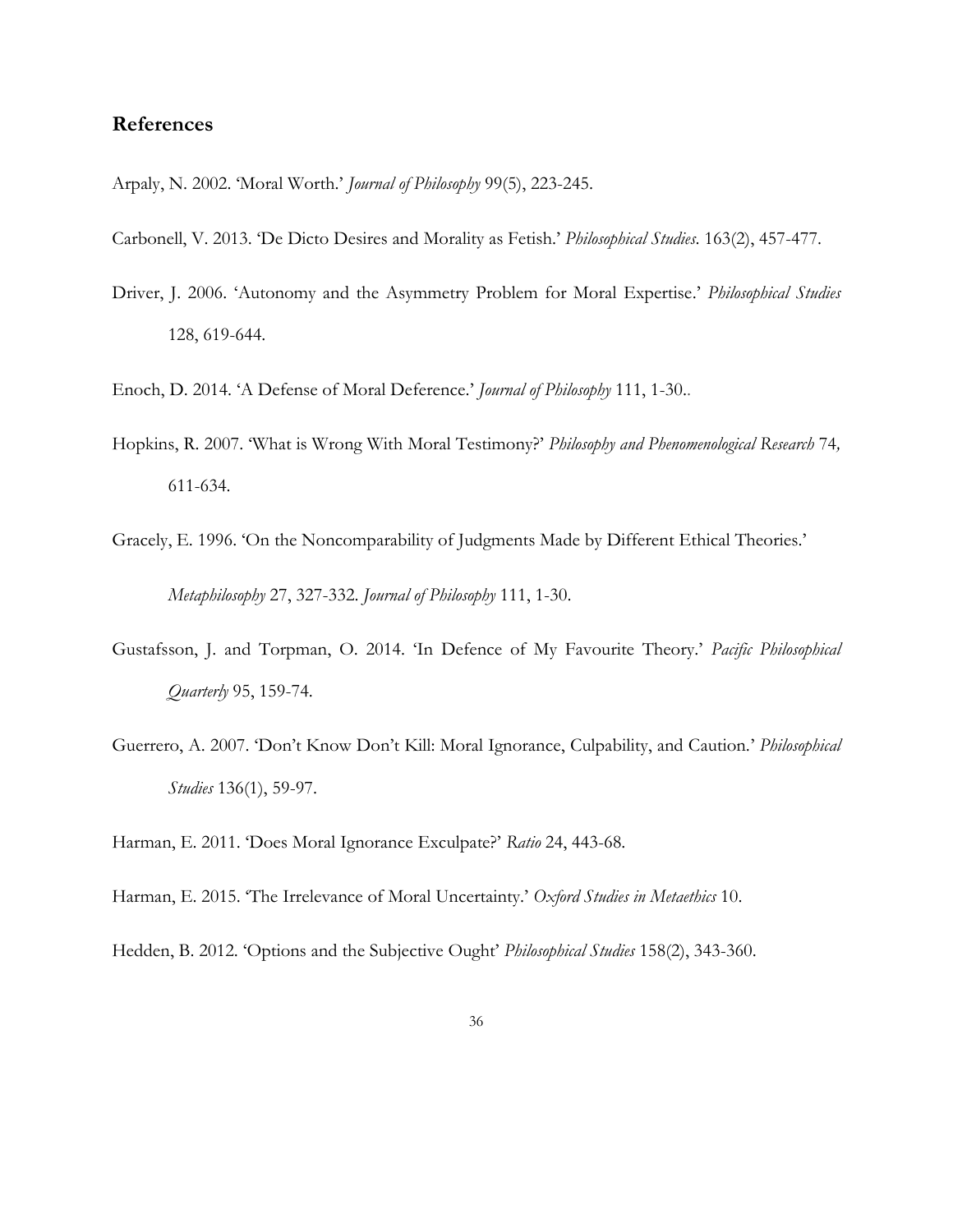Hedden, B. 2016. 'Does MITE Make Right?' *Oxford Studies in Metaethics* 11, 102-128.

Lockhart, T. 2000. *Moral Uncertainty and its Consequence*s. Oxford University Press.

MacAskill, W. 2014. 'Normative Uncertainty.' Dissertation.

- MacAskill, W. 2016. 'Normative Uncertainty as a Voting Problem.' *Mind* 125(500), 967-1004.
- McGrath, S. 2009. 'The Puzzle of Pure Moral Deference.' *Philosophical Perspectives* 23, 321-344.

Moller, D. 2011. 'Abortion and Moral Risk.' *Philosophy* 86(3), 425-443.

Nissan-Rozen, I. 2015. 'Against Moral Hedging.' *Economics and Philosophy* 3, 1-21

- Parfit, D. Unpublished. 'What We Together Do.'
- Parfit, D. 2011. *On What Matters* Vol I. Oxford University Press.
- Ross, J. 2006. 'Rejecting Ethical Deflationism.' *Ethics* 116, 742-768.
- Sepielli, A. 2009. 'What to Do When You Don't Know What to Do.' *Oxford Studies in Metaethics* 4, 5-28.

Sepielli A. 2012. 'Subjective Normativity and Action Guidance.' *Oxford Studies in Metaethics* 2, 45-73.

Sepielli, A. 2013. 'Moral Uncertainty and the Principle of Equity Among Moral Theories.'

*Philosophy and Phenomenological Research* 86, 580-9.

Sepielli, A. 2016. 'Moral Uncertainty and Fetishistic Motivation.' *Philosophical Studies* 173 (11), 2951- 2968